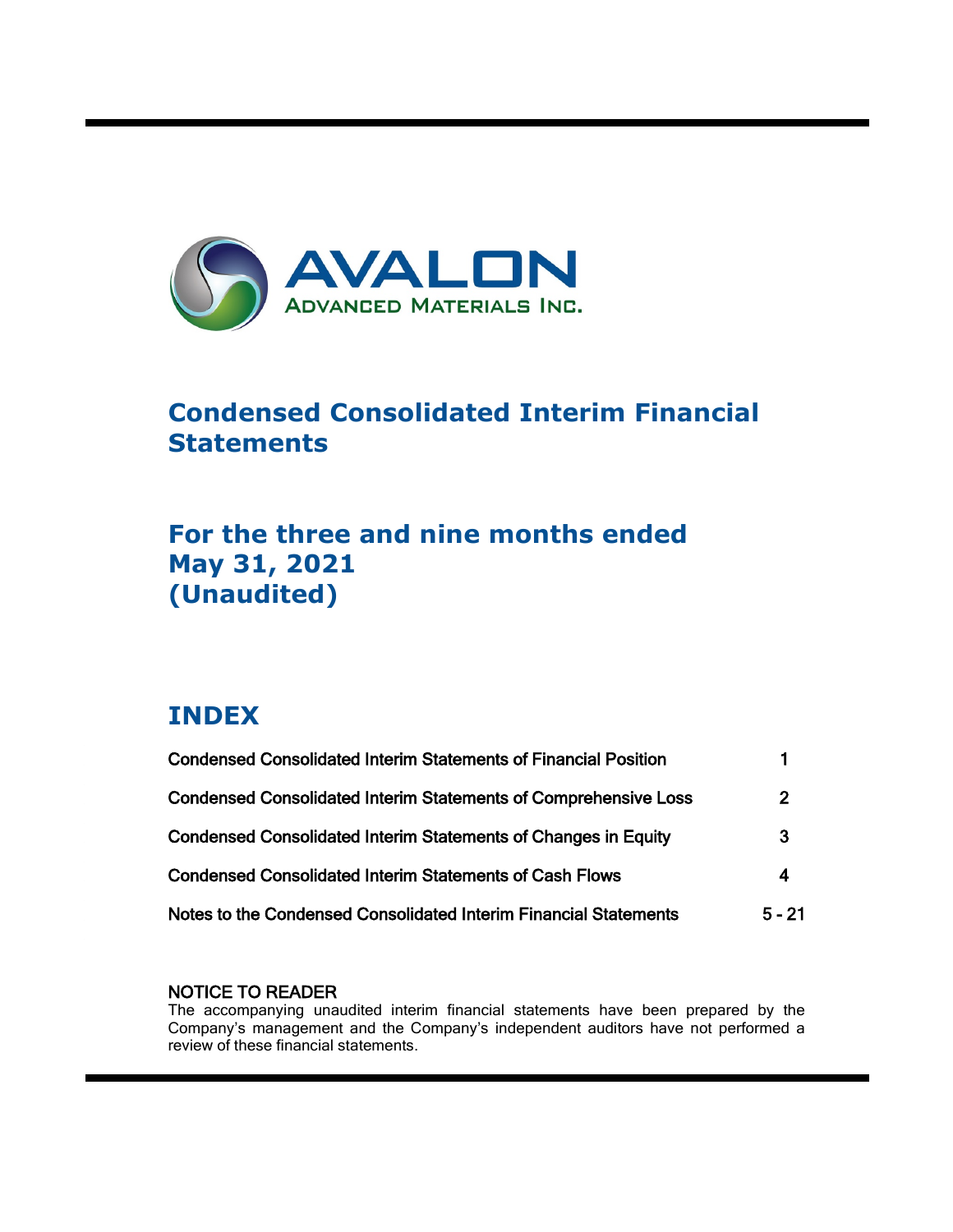# **Condensed Consolidated Interim Statements of Financial Position (expressed in Canadian Dollars) (unaudited)**

|                                                       | May 31,<br>2021 |                |    | August 31,<br>2020 |  |  |
|-------------------------------------------------------|-----------------|----------------|----|--------------------|--|--|
| <b>Assets</b>                                         |                 |                |    |                    |  |  |
| <b>Current Assets</b>                                 |                 |                |    |                    |  |  |
| Cash and cash equivalents                             | \$              | 2,711,141      | \$ | 1,295,723          |  |  |
| Other receivables                                     |                 | 159,549        |    | 263,141            |  |  |
| Prepaid expenses and deposits                         |                 | 508,690        |    | 118,536            |  |  |
|                                                       |                 | 3,379,380      |    | 1,677,400          |  |  |
| <b>Non-Current Assets</b>                             |                 |                |    |                    |  |  |
| Exploration and evaluation assets (note 4)            |                 | 12,855,613     |    | 12,083,199         |  |  |
| Property, plant and equipment (note 5)                |                 | 102,691,109    |    | 102,836,885        |  |  |
|                                                       |                 | 115,546,722    |    | 114,920,084        |  |  |
|                                                       | \$              | 118,926,102    | \$ | 116,597,484        |  |  |
| <b>Liabilities</b>                                    |                 |                |    |                    |  |  |
| <b>Current Liabilities</b>                            |                 |                |    |                    |  |  |
| Accounts payable                                      | \$              | 140,501        | \$ | 153,743            |  |  |
| <b>Accrued liabilities</b>                            |                 | 463,247        |    | 574,383            |  |  |
| Deferred flow-through share premium (note 6)          |                 | 96,111         |    | 136,800            |  |  |
| Current portion of lease obligation (note 7)          |                 | 189,593        |    | 178,893            |  |  |
|                                                       |                 | 889,452        |    | 1,043,819          |  |  |
| <b>Non-Current Liabilities</b>                        |                 |                |    |                    |  |  |
| Lease obligation (note 7)                             |                 | 545,283        |    | 688,574            |  |  |
| Convertible note payable (note 8)                     |                 | 3,420,000      |    |                    |  |  |
| Derivative liabilities (note 9)                       |                 | 1,175,600      |    | 59,827             |  |  |
| Site closure and reclamation provisions               |                 | 278,600        |    | 303,600            |  |  |
|                                                       |                 | 5,419,485      |    | 1,052,001          |  |  |
|                                                       |                 | 6,308,937      |    | 2,095,820          |  |  |
| <b>Shareholders' Equity</b>                           |                 |                |    |                    |  |  |
| Share Capital (note 10)                               |                 | 181,475,257    |    | 179,329,547        |  |  |
| Reserve for Warrants (note 10c)                       |                 | 4,336,380      |    | 4,336,481          |  |  |
| Reserve for Share Based Payments (note 10d)           |                 | 17,455,549     |    | 17,333,864         |  |  |
| Reserve for Brokers' Compensation Warrants (note 10e) |                 | 297,113        |    | 286,000            |  |  |
| <b>Accumulated Deficit</b>                            |                 | (90, 947, 134) |    | (86, 784, 228)     |  |  |
|                                                       |                 | 112,617,165    |    | 114,501,664        |  |  |
|                                                       | \$              | 118,926,102    | \$ | 116,597,484        |  |  |

Approved on behalf of the Board

"Donald S. Bubar", Director

"Alan Ferry" , Director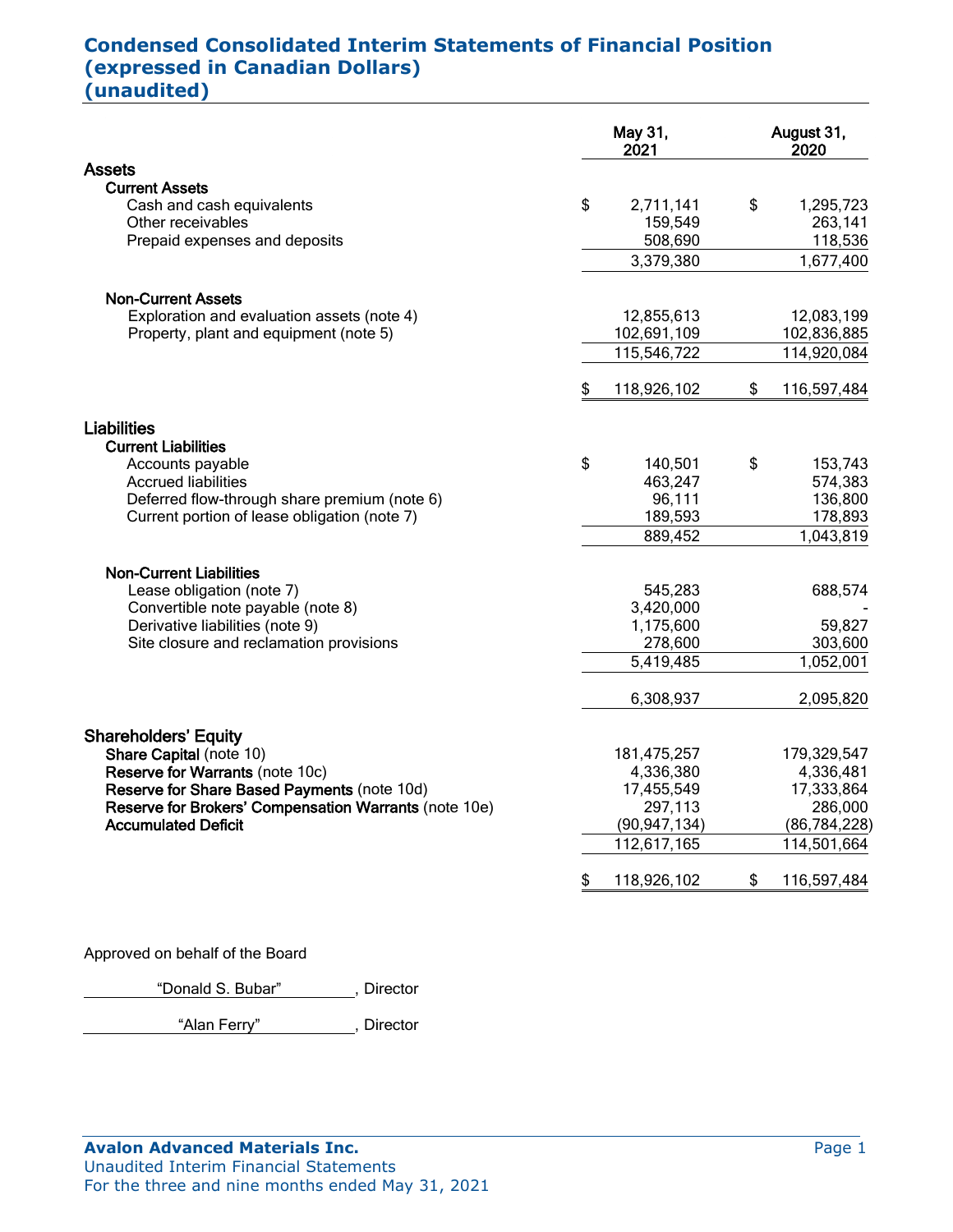# **Condensed Consolidated Interim Statements of Comprehensive Loss (expressed in Canadian Dollars, except number of shares) (unaudited)**

|                                                                                                                                                                                                                                                                                    | <b>Three Months Ended</b>          |                                                         |    |                                                        |                           | <b>Nine Months Ended</b>                                                 |    |                                                            |  |  |  |
|------------------------------------------------------------------------------------------------------------------------------------------------------------------------------------------------------------------------------------------------------------------------------------|------------------------------------|---------------------------------------------------------|----|--------------------------------------------------------|---------------------------|--------------------------------------------------------------------------|----|------------------------------------------------------------|--|--|--|
|                                                                                                                                                                                                                                                                                    | May 31,<br>May 31,<br>2021<br>2020 |                                                         |    | May $31,$<br>2021                                      |                           | May 31,<br>2020                                                          |    |                                                            |  |  |  |
| Revenue                                                                                                                                                                                                                                                                            |                                    |                                                         |    |                                                        |                           |                                                                          |    |                                                            |  |  |  |
| Interest<br>Management fees (note 5a)                                                                                                                                                                                                                                              | \$                                 | 2,064<br>1,802                                          | \$ | 3,794<br>4,486                                         | \$                        | 4,405<br>4,878                                                           | \$ | 23,733<br>105,592                                          |  |  |  |
|                                                                                                                                                                                                                                                                                    |                                    | 3,866                                                   |    | 8,280                                                  |                           | 9,283                                                                    |    | 129,325                                                    |  |  |  |
| <b>Expenses</b>                                                                                                                                                                                                                                                                    |                                    |                                                         |    |                                                        |                           |                                                                          |    |                                                            |  |  |  |
| Corporate and administrative (note 11)<br>General exploration<br>Depreciation (note 5)<br>Share based compensation (note 10d)<br>Interest on lease obligation<br>Financing transaction costs (note 8)<br>Foreign exchange loss<br>Increase in fair value of convertible redeemable |                                    | 471,299<br>8,641<br>31,822<br>168,667<br>9,568<br>1,653 |    | 401,568<br>23,632<br>59,236<br>32,069<br>11,712<br>321 |                           | 1,455,594<br>42,873<br>92,735<br>224,670<br>30,366<br>1,274,563<br>2,501 |    | 1,537,574<br>104,486<br>178,770<br>69,002<br>32,337<br>582 |  |  |  |
| preferred shares<br>Increase (decrease) in fair value of derivative<br>liabilities (note 9)                                                                                                                                                                                        |                                    | (1, 150, 695)<br>(459, 045)                             |    | 57,813<br>586,351                                      |                           | 1,188,826<br>4,312,128                                                   |    | 39,375<br>41,615<br>2,003,741                              |  |  |  |
| Net Income (Loss) before the Undernoted item<br>Gain on Sale of Property, Plant and<br>Equipment (note 5a)                                                                                                                                                                         |                                    | 462,911                                                 |    | (578, 071)                                             |                           | (4,302,845)                                                              |    | (1,874,416)<br>2,373,261                                   |  |  |  |
| Net Income (Loss) before Income Taxes                                                                                                                                                                                                                                              |                                    | 462,911                                                 |    | (578, 071)                                             |                           | (4,302,845)                                                              |    | 498,845                                                    |  |  |  |
| <b>Deferred Income Tax Recoveries</b>                                                                                                                                                                                                                                              |                                    | 78,013                                                  |    |                                                        |                           | 139,939                                                                  |    | 47,481                                                     |  |  |  |
| Net Income (Loss) and Total Comprehensive<br>Income (Loss) for the period                                                                                                                                                                                                          | \$                                 | 540,924                                                 | \$ | $(578, 071)$ \$                                        |                           | (4, 162, 906)                                                            | \$ | 546,326                                                    |  |  |  |
| Income (Loss) per Share - Basic                                                                                                                                                                                                                                                    | \$                                 | 0.002                                                   | \$ | $(0.002)$ \$                                           |                           | (0.012)                                                                  | \$ | 0.002                                                      |  |  |  |
| Income (Loss) per Share - Diluted                                                                                                                                                                                                                                                  | \$                                 | (0.001)                                                 | \$ | (0.002)                                                | $\boldsymbol{\hat{\phi}}$ | (0.012)                                                                  | \$ | 0.002                                                      |  |  |  |
| <b>Weighted Average Number of Common Shares</b><br><b>Outstanding - Basic</b>                                                                                                                                                                                                      |                                    | 356,821,191                                             |    | 340,695,889                                            |                           | 351,617,421                                                              |    | 331,532,228                                                |  |  |  |
| <b>Weighted Average Number of Common Shares</b><br><b>Outstanding - Diluted</b>                                                                                                                                                                                                    |                                    | 360,938,239                                             |    | 340,695,889                                            |                           | 351,617,421                                                              |    | 333,280,674                                                |  |  |  |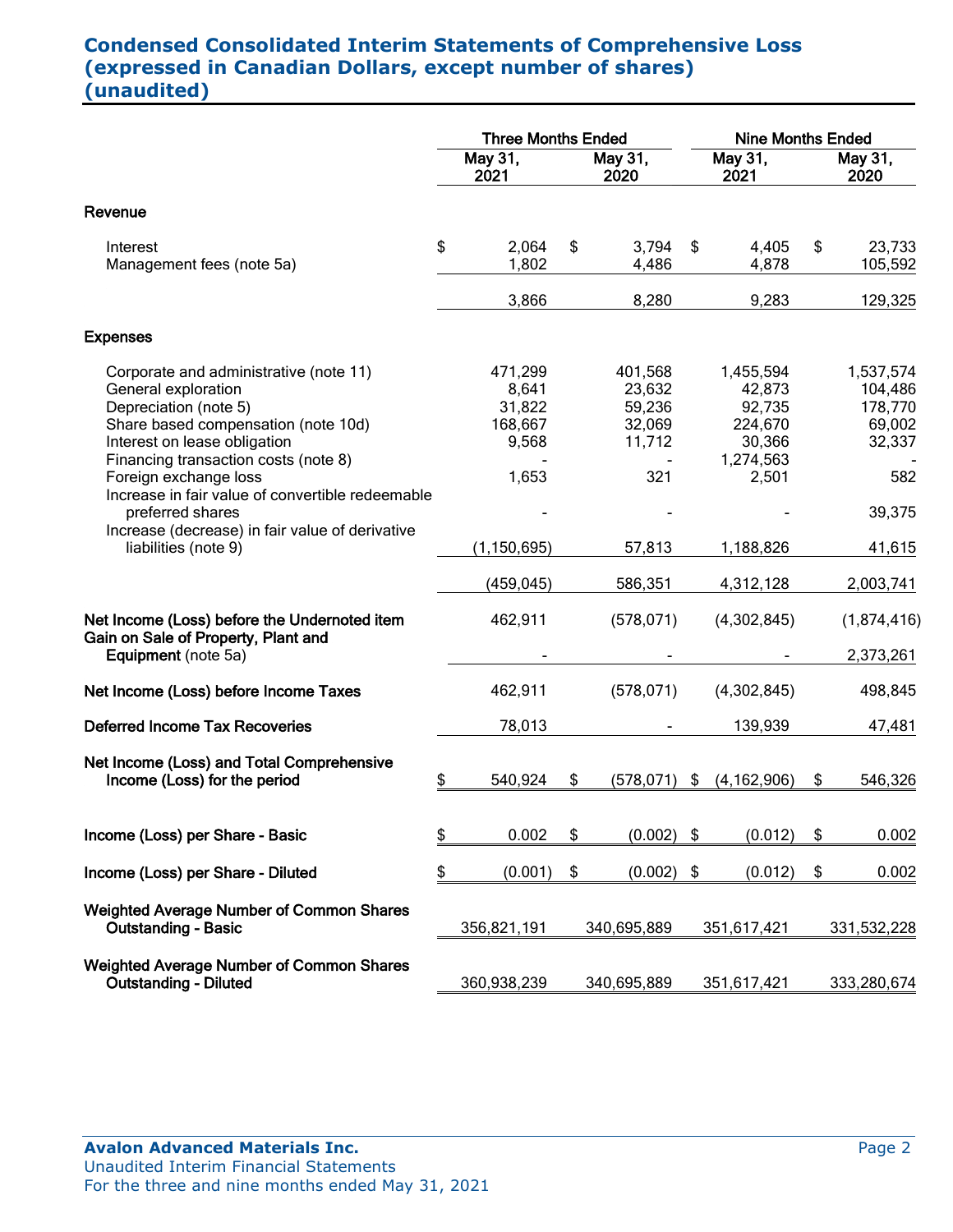## **Condensed Consolidated Interim Statements of Changes in Equity (expressed in Canadian Dollars, except number of shares) (unaudited)**

.

|                                                                                                                                                                                                                                 | <b>Share Capital</b>                                                         |     |                                                                             | Reserves |                             |     |                                       |    |                                                    |    |                                 |     |                                                                        |
|---------------------------------------------------------------------------------------------------------------------------------------------------------------------------------------------------------------------------------|------------------------------------------------------------------------------|-----|-----------------------------------------------------------------------------|----------|-----------------------------|-----|---------------------------------------|----|----------------------------------------------------|----|---------------------------------|-----|------------------------------------------------------------------------|
|                                                                                                                                                                                                                                 | Number of<br><b>Shares</b>                                                   |     | Amount                                                                      |          | <b>Warrants</b>             |     | <b>Share Based</b><br><b>Payments</b> |    | <b>Brokers'</b><br>Compensation<br><b>Warrants</b> |    | Accumulated<br><b>Deficit</b>   |     | <b>Total</b>                                                           |
| Balance at September 1, 2019<br>Conversion of redeemable preferred shares<br>Conversion of note payable<br>Share based compensation<br>Net income for the nine month period                                                     | 314,652,449<br>23,706,725<br>2,846,254                                       | \$  | 177,802,700<br>997,499<br>116,667                                           | \$       | 4,330,037                   | \$. | 17,225,482<br>77,590                  | \$ | 286,000                                            | \$ | (81, 416, 964)<br>546,326       | \$  | 118,227,255<br>997,499<br>116,667<br>77,590<br>546,326                 |
| Balance at May 31, 2020<br>Equity offerings<br>Conversion of note payable<br>Share based compensation<br>Share issuance costs - cash<br>Net loss for the three month period                                                     | 341,205,428<br>6,000,000<br>1,207,729                                        | \$. | 178,916,866<br>396,000<br>58,333<br>(41, 652)                               | \$       | 4,330,037<br>7,200<br>(756) | \$. | 17,303,072<br>30,792                  | \$ | 286,000                                            | \$ | (80, 870, 638)<br>(5,913,590)   | \$  | 119,965,337<br>403,200<br>58,333<br>30,792<br>(42, 408)<br>(5,913,590) |
| Balance at August 31, 2020<br>Equity offerings<br>Issued for deposit on business acquisition<br>Conversion of note payable<br><b>Exercise of warrants</b><br>Reserve transferred on exercise of warrants<br>Exercise of options | 348,413,157<br>2,500,000<br>1,000,000<br>1,308,139<br>6,487,500<br>2,635,000 |     | 179,329,547<br>400,750<br>219,200<br>180,000<br>1,189,175<br>101<br>294,700 | \$       | 4,336,481<br>(101)          | \$. | 17,333,864                            | \$ | 286,000                                            | S. | (86, 784, 228)                  | S   | 114,501,664<br>400,750<br>219,200<br>180,000<br>1,189,175<br>294,700   |
| Reserve transferred on exercise of options<br>Redeemed<br>Compensation warrants issued on equity<br>offerings<br>Share issuance costs - cash                                                                                    | (955, 949)                                                                   |     | 113,163<br>(200, 750)<br>(39, 516)                                          |          |                             |     | (113, 163)                            |    | 11,113                                             |    |                                 |     | (200, 750)<br>11,113<br>(39, 516)                                      |
| Share issuance costs - compensation<br>warrants issued<br>Share based compensation<br>Net loss for the nine month period<br>Balance at May 31, 2021                                                                             | 361,387,847                                                                  |     | (11, 113)<br>181,475,257                                                    |          | 4,336,380                   | \$. | 234,848<br>17,455,549                 | \$ | 297,113                                            |    | (4, 162, 906)<br>(90, 947, 134) | \$. | (11, 113)<br>234,848<br>(4, 162, 906)<br>112,617,165                   |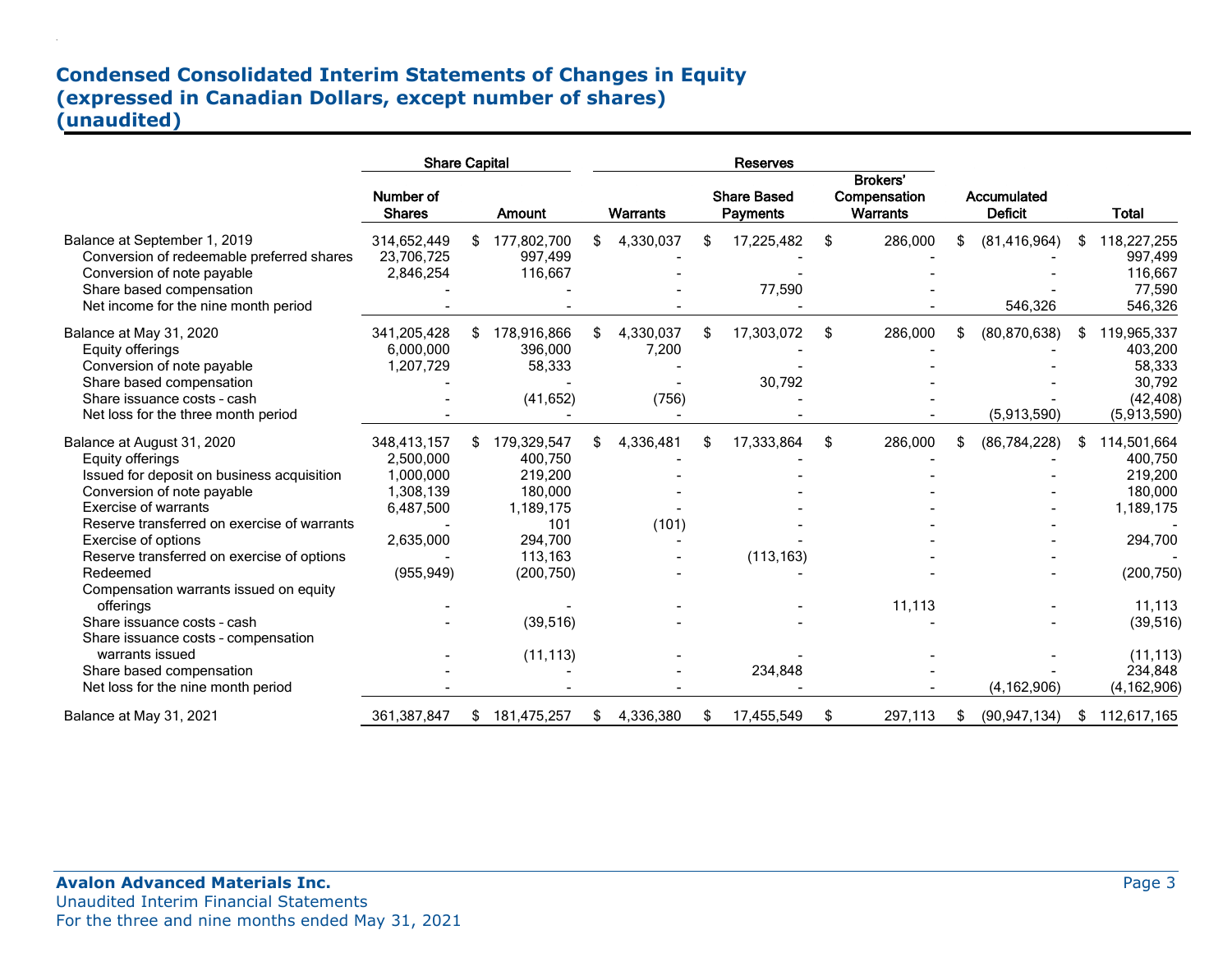## **Condensed Consolidated Interim Statements of Cash Flows (expressed in Canadian Dollars) (unaudited)**

.

|                                                                                                                                                                                                                                                                     | <b>Three Months Ended</b> |                                                                      |    |                                                 | <b>Nine Months Ended</b> |                                                                       |    |                                                |  |
|---------------------------------------------------------------------------------------------------------------------------------------------------------------------------------------------------------------------------------------------------------------------|---------------------------|----------------------------------------------------------------------|----|-------------------------------------------------|--------------------------|-----------------------------------------------------------------------|----|------------------------------------------------|--|
|                                                                                                                                                                                                                                                                     |                           | May 31,<br>2021                                                      |    | May 31,<br>2020                                 | May 31,<br>2021          |                                                                       |    | May 31,<br>2020                                |  |
| <b>Operating Activities</b>                                                                                                                                                                                                                                         |                           |                                                                      |    |                                                 |                          |                                                                       |    |                                                |  |
| Cash paid to employees<br>Cash paid to suppliers<br>Interest received<br>Management fees received                                                                                                                                                                   | \$                        | $(321, 259)$ \$<br>(309, 460)<br>2,064<br>2,042                      |    | $(389, 355)$ \$<br>(196, 746)<br>3,794<br>8,815 |                          | (846, 297)<br>(754, 953)<br>4,405<br>5,731                            | \$ | (1,228,775)<br>(523, 171)<br>23,733<br>112,375 |  |
| Cash Used by Operating Activities                                                                                                                                                                                                                                   |                           | (626, 613)                                                           |    | (573, 492)                                      |                          | (1,591,114)                                                           |    | (1,615,838)                                    |  |
| <b>Financing Activities</b>                                                                                                                                                                                                                                         |                           |                                                                      |    |                                                 |                          |                                                                       |    |                                                |  |
| Net proceeds from equity offerings<br>Net proceeds from issuance of note payable<br>(transaction costs paid) (note 8)<br>Proceeds from exercise of stock options<br>Proceeds from exercise of warrants<br>Common share redemption (note 10b)<br>Lease payments paid |                           | 468,501<br>(14, 451)<br>131,200<br>343,875<br>(200, 750)<br>(23,062) |    | (53,095)                                        |                          | 458,993<br>2,882,434<br>294,700<br>559,125<br>(200, 750)<br>(31, 138) |    | (153, 968)                                     |  |
| Cash Provided (Used) by Financing Activities                                                                                                                                                                                                                        |                           | 705,313                                                              |    | (53,095)                                        |                          | 3,963,364                                                             |    | (153, 968)                                     |  |
| <b>Investing Activities</b>                                                                                                                                                                                                                                         |                           |                                                                      |    |                                                 |                          |                                                                       |    |                                                |  |
| Exploration and evaluation assets<br>Property, plant and equipment<br>Deposits paid for business acquisition<br>Proceeds from sale of property, plant and<br>equipment (note 5a)                                                                                    |                           | (525, 257)<br>(17, 622)<br>(200,000)                                 |    | (6,719)<br>(6,735)                              |                          | (724,080)<br>(30, 251)<br>(200, 000)                                  |    | (519, 478)<br>(99, 388)<br>1,778,408           |  |
| Cash Provided (Used) by Investing Activities                                                                                                                                                                                                                        |                           | (742, 879)                                                           |    | (13, 454)                                       |                          | (954, 311)                                                            |    | 1,159,542                                      |  |
| <b>Change in Cash and Cash Equivalents</b>                                                                                                                                                                                                                          |                           | (664, 179)                                                           |    | (640, 041)                                      |                          | 1,417,919                                                             |    | (610, 264)                                     |  |
| Foreign Exchange Effect on Cash                                                                                                                                                                                                                                     |                           | (1,653)                                                              |    | (321)                                           |                          | (2,501)                                                               |    | (582)                                          |  |
| Cash and Cash Equivalents - beginning of period                                                                                                                                                                                                                     |                           | 3,376,973                                                            |    | 1,911,357                                       |                          | 1,295,723                                                             |    | 1,881,841                                      |  |
| Cash and Cash Equivalents - end of period                                                                                                                                                                                                                           | \$                        | 2,711,141                                                            | \$ | 1,270,995                                       | \$                       | 2,711,141                                                             | \$ | 1,270,995                                      |  |

Supplemental Cash Flow Information (note 14)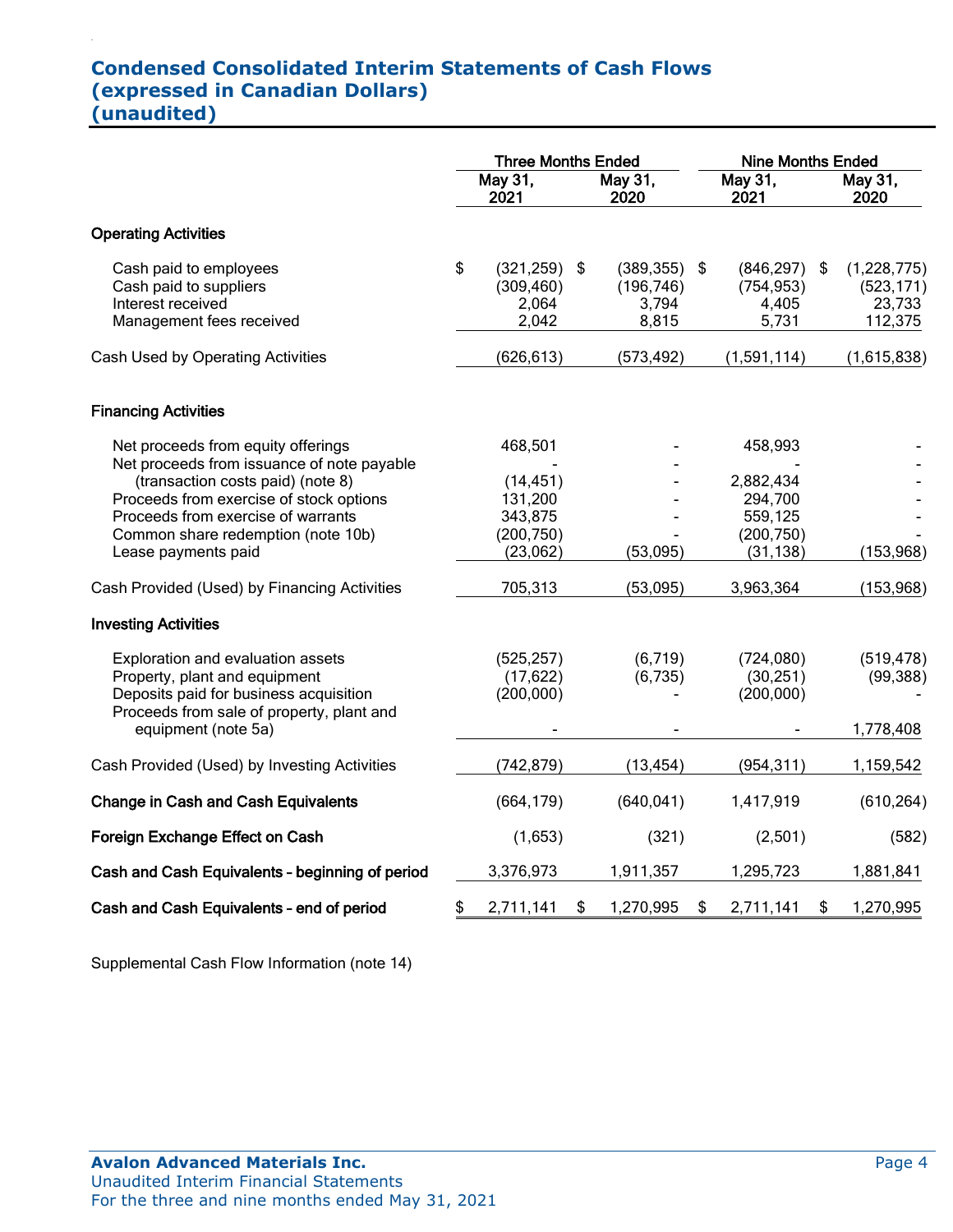## **1. Nature of Operations and Going Concern Uncertainty**

Avalon Advanced Materials Inc. ("Avalon") is a publicly listed company incorporated in Canada and continued under the *Canada Business Corporations Act*. Avalon's common shares are listed on the Toronto Stock Exchange (the "TSX") (TSX: AVL), on the OTCQB® Venture Market (OTCQB: AVLNF), and the Frankfurt Stock Exchange in Germany. The registered address, principal address and records office of Avalon is located at 130 Adelaide Street West, Suite 1901, Toronto, Ontario, Canada, M5H 3P5.

Avalon, together with its subsidiaries (collectively, the "Company") is principally engaged in the acquisition, exploration, evaluation and development of specialty metal and mineral properties, located principally in Canada. To date, the Company has not earned any significant revenues.

The realization of amounts shown for its development asset – the Nechalacho Rare Earth Elements Project (the "Nechalacho REE Project") and its exploration and evaluation assets is dependent upon the discovery of economically recoverable reserves (where not already identified), the ability of the Company to obtain the necessary financing to develop these assets, and future profitable production or proceeds of disposition from these assets.

These unaudited condensed consolidated interim financial statements have been prepared in accordance with International Financial Reporting Standards ("IFRS") as issued by the International Accounting Standards Board ("IASB") applicable to a going concern, which assumes the Company will continue to meet its obligations and discharge its liabilities in the normal course of business for the foreseeable future. Different bases of measurement may be appropriate when a company is not expected to continue operations for the foreseeable future. The Company is in the exploration and development stage and raises funds in the equity markets to conduct its business activities. The Company has incurred losses in the current and prior periods, with a net loss of \$4,162,906 for the nine months ended May 31, 2021 (the "Period") and an accumulated deficit of \$90,947,134 as at May 31, 2021. The Company's cash and cash equivalents balance at May 31, 2021 was \$2,711,141, and the working capital was \$2,489,928. Excluding the deferred flowthrough share premium of \$96,111, the Company's adjusted working capital as at May 31, 2021 was \$2,586,039 (calculated by adding back the deferred flow-through share premium of \$96,111 to the working capital of \$2,489,928).

The outbreak of the novel strain of coronavirus, specifically identified as "COVID-19", has resulted in governments worldwide enacting emergency measures to combat the spread of the virus. These measures, which include the implementation of travel bans, self-imposed quarantine periods and social distancing, have caused material disruption to businesses globally resulting in an economic slowdown. Global equity markets have experienced significant volatility and weakness. Governments and central banks have reacted with significant monetary and fiscal interventions designed to stabilize economic conditions. The duration and impact of the COVID-19 outbreak is unknown at this time, as is the efficacy of the government and central bank interventions. It is not possible to reliably estimate the length and severity of these developments, and the impact on the Company's ability to raise capital, its financial results or its financial condition.

Given the continuation of weak investor sentiment and capital market conditions in the junior resource sector, there exists an uncertainty as to the Company's ability to raise additional funds on favorable terms. These conditions indicate the existence of a material uncertainty that raises substantial doubt about the Company's ability to continue as a going concern. As at May 31, 2021, the Company is required to incur additional Canadian exploration expenses ("CEE") of \$484,187 by December 31, 2022. The Company's expenditures on other discretionary exploration and development activities have some scope for flexibility in terms of amount and timing, which can be adjusted accordingly. Management intends to finance these expenditures over the next twelve months with funds currently on hand, and through planned equity financings and other sources of non-dilutive capital.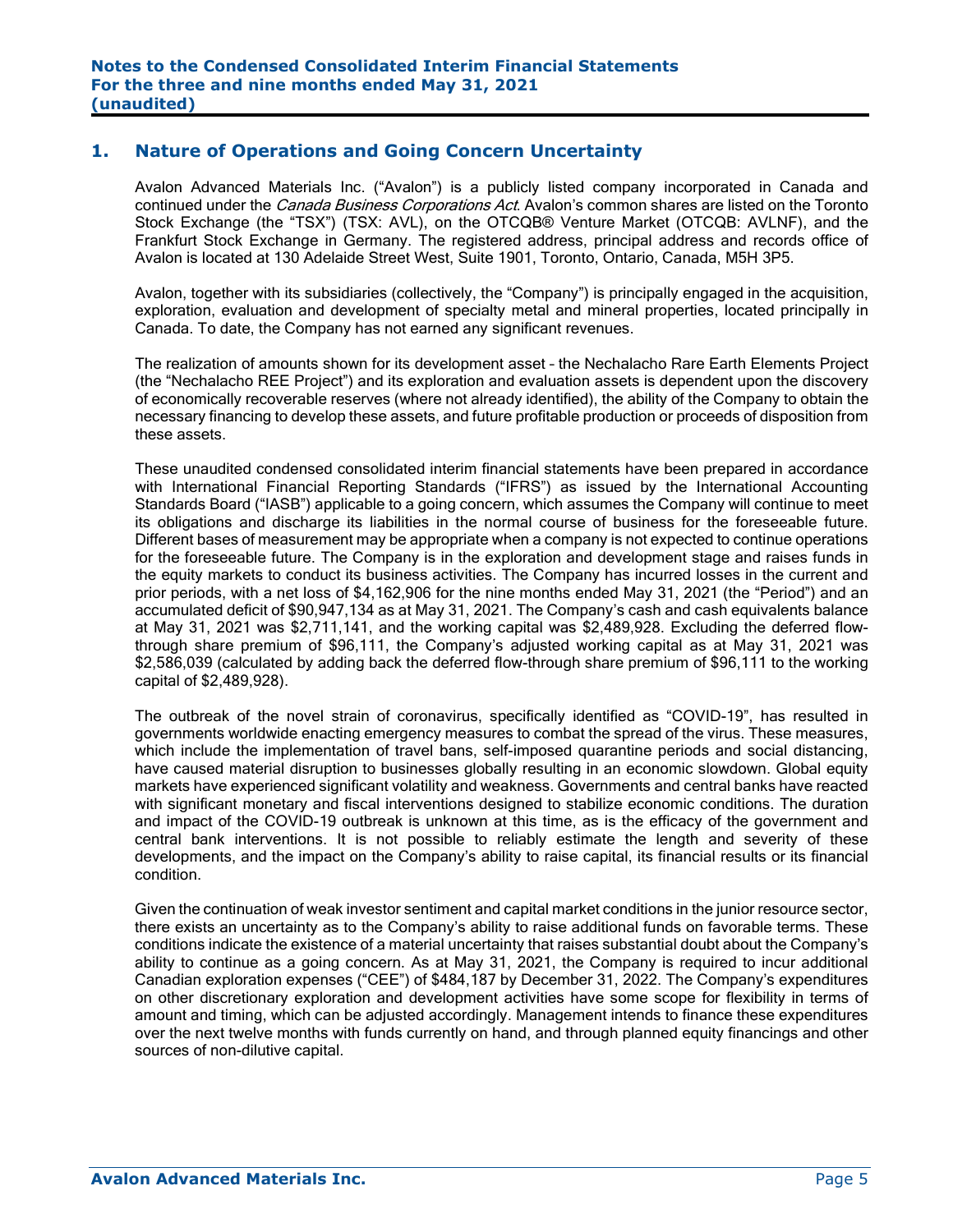## **1. Nature of Operations and Going Concern Uncertainty (continued)**

These unaudited condensed consolidated interim financial statements do not reflect the adjustments to the carrying values of assets and liabilities and the reported expenses and statement of financial position classifications that would be necessary should the going concern assumption be inappropriate, and those adjustments could be material.

These unaudited condensed consolidated interim financial statements have been reviewed and approved by the Company's Audit Committee and the Board of Directors (the "Board") on July 13, 2021.

#### **2. Basis of Presentation**

#### a) *Statement of Compliance and Basis of Presentation*

These unaudited condensed consolidated interim financial statements, including comparatives, have been prepared in accordance with International Accounting Standards ("IAS") 34 Interim Financial Reporting, as issued by IASB.

These unaudited condensed consolidated interim financial statements do not contain all disclosures required by IFRS and accordingly should be read in conjunction with the Company's consolidated annual financial statements for the year ended August 31, 2020.

These unaudited condensed consolidated interim financial statements have been prepared on a going concern basis using the historical cost basis, except for certain financial instruments which are measured at fair value in accordance with the policies disclosed in Note 3 of the Company's consolidated annual financial statements for the year ended August 31, 2020.

#### b) *Basis of Consolidation*

These unaudited condensed consolidated interim financial statements include the accounts of the Company and the entities controlled by the Company. Control exists when the Company is exposed, or has rights, to variable returns from its involvement with the investee and has the ability to affect those returns through its power over the investee. The financial statements of subsidiaries are included in the consolidated financial statements from the date that control commences until the date that control ceases.

These unaudited condensed consolidated interim financial statements include the accounts of the Company and its wholly-owned subsidiaries, 8110131 Canada Inc., Nolava Minerals Inc. ("Nolava"), and Avalon Rare Metals Ltd. ("ARML"). Nolava and ARML are incorporated in the United States of America ("USA").

ARML has not carried on any significant operations since its inception. During the year ended August 31, 2012, 8110131 Canada Inc. acquired certain net smelter returns ("NSR") royalty interests in the Company's properties which were held by third parties. Nolava had held certain mining claims in Utah, USA and had conducted exploration work on those mining claims during fiscal year 2011 to fiscal year 2014. All intercompany transactions and balances have been eliminated on consolidation of the accounts.

The Company also has a 50% interest in NWT Rare Earths Ltd. ("NWTREL"), with an unrelated third party owning the other 50%, which was created during the year ended August 31, 2020 to hold the exploration permits and related authorizations pertaining to the Nechalacho REE Project, in order to assist each party's development of their respective projects. NWT Rare Earths Ltd. has not carried on any significant operations since its inception and no equity earnings/losses have been allocated to the Company.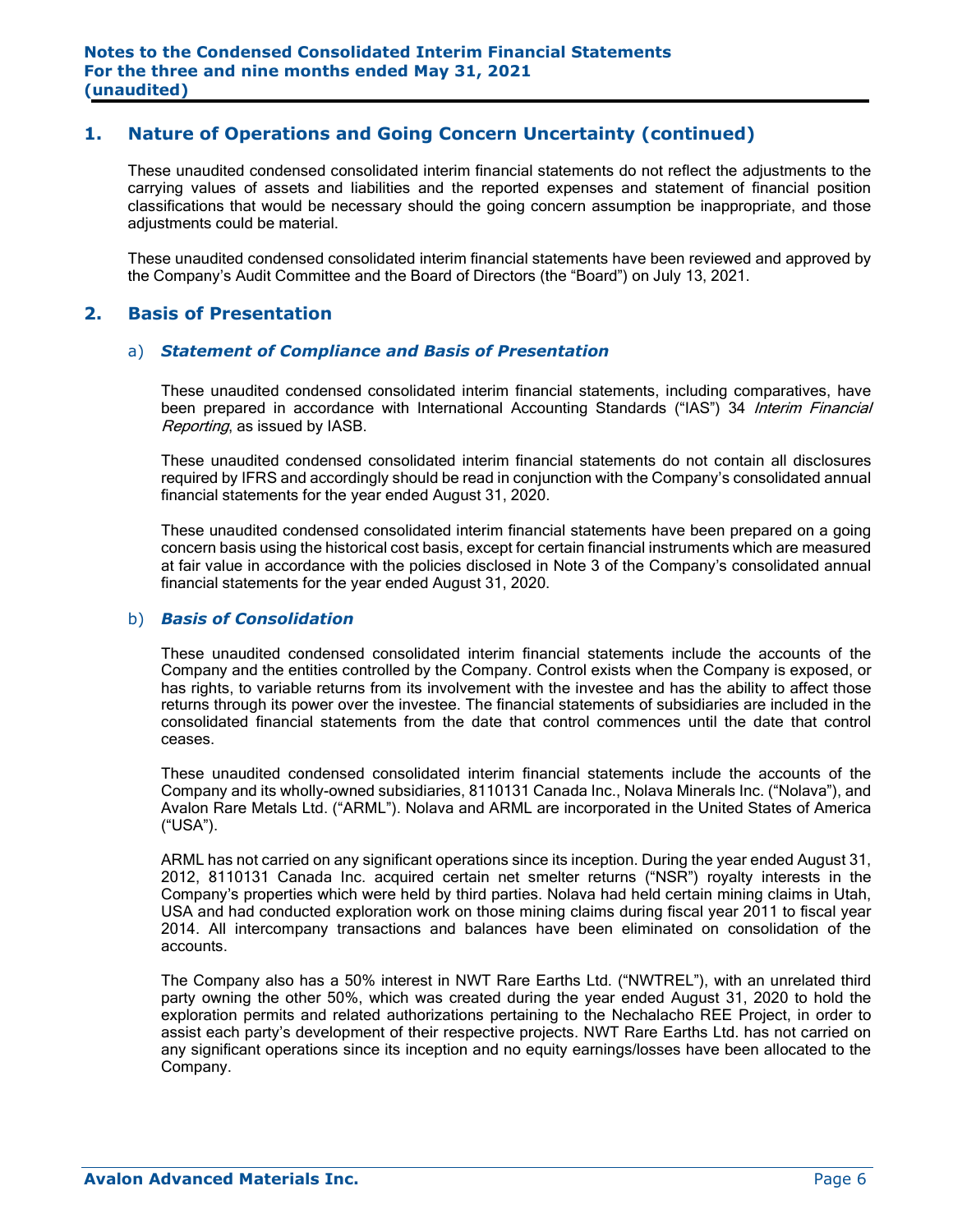## **3. Summary of Significant Accounting Policies**

These unaudited condensed consolidated interim financial statements have been prepared using the same accounting policies, significant accounting judgments and estimates, and methods of computation as the annual consolidated financial statements of the Company as at and for the year ended August 31, 2020.

## **4. Exploration and Evaluation Assets**

|                                       |  | September 1,<br>2020 |   |         | Impairment<br><b>Expenditures</b><br>Loss |                          |  | May 31,<br>2021 |  |
|---------------------------------------|--|----------------------|---|---------|-------------------------------------------|--------------------------|--|-----------------|--|
| <b>For the Period</b>                 |  |                      |   |         |                                           |                          |  |                 |  |
| Separation Rapids Lithium Project (a) |  | 12,025,329           |   | 668.629 | S                                         | ۰.                       |  | 12,693,958      |  |
| Lilypad Cesium-Tantalum Project (b)   |  | 42.870               |   | 100,735 |                                           |                          |  | 143,605         |  |
| Other (d)                             |  | 15.000               |   | 3.050   |                                           |                          |  | 18,050          |  |
|                                       |  | 12,083,199           | S | 772.414 | S                                         | $\overline{\phantom{a}}$ |  | 12,855,613      |  |

|                                                                             | September 1, |            |                     |         |    | Impairment  | August 31,               |  |
|-----------------------------------------------------------------------------|--------------|------------|---------------------|---------|----|-------------|--------------------------|--|
|                                                                             |              | 2019       | <b>Expenditures</b> |         |    | Loss        | 2020                     |  |
| For the Year Ended August 31, 2020<br>Separation Rapids Lithium Project (a) |              | 11.522.138 |                     | 503.191 | \$ | ۰.          | 12,025,329               |  |
| Lilypad Cesium-Tantalum Project (b)                                         |              | 24,488     |                     | 18.382  |    | -           | 42.870                   |  |
| East Kemptville Tin-Indium Project (c)                                      |              | 5,503,577  |                     | 83,633  |    | (5,587,210) | $\overline{\phantom{a}}$ |  |
| Other (d)                                                                   |              | 15.000     |                     |         |    |             | 15,000                   |  |
|                                                                             |              | 17,065,203 |                     | 605.206 | \$ | (5,587,210) | 12,083,199               |  |

#### a) Separation Rapids Lithium Project, Ontario

The Company owns a 100% interest in certain mineral claims and a mining lease in the Kenora area of Ontario.

b) Lilypad Cesium-Tantalum Project, Ontario

The Company owns a 100% interest in certain mineral claims in the Lilypad Cesium-Tantalum property, located 150 km northeast of the Pickle Lake area of Ontario.

c) East Kemptville Tin-Indium Project, Nova Scotia

The Company held a special exploration licence (the "Special Licence") to search and prospect for all minerals except for coal, salt, potash and uranium at the closed mine site in the East Kemptville area of Yarmouth, Nova Scotia, where the surface rights were held by the original mine developer.

The Special Licence had a term of three years which began February 2, 2015 and was renewable for an additional two one-year periods, which extended the Special Licence until February 1, 2020, after which it was converted to a regular exploration licence following regulatory policy change.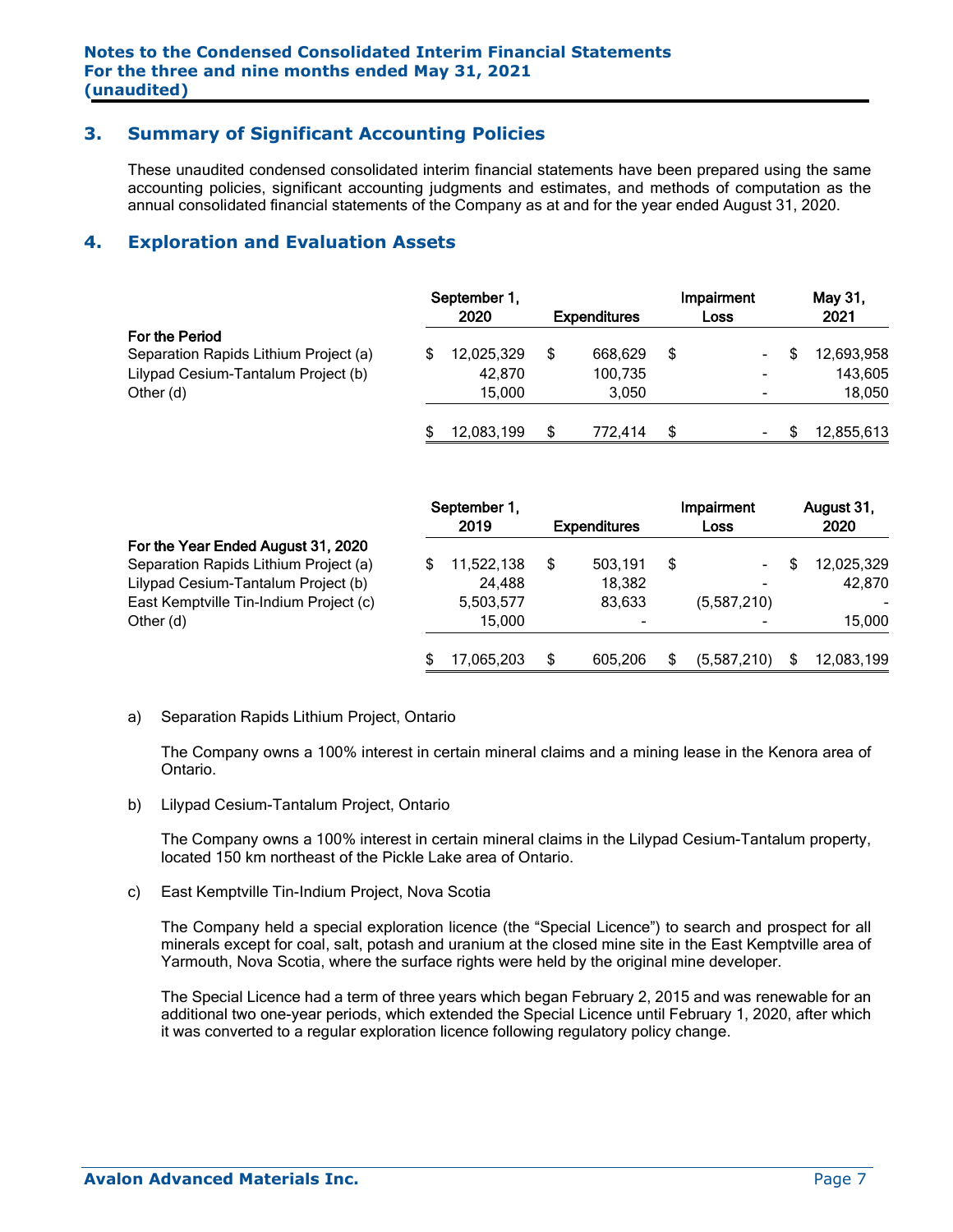## **4. Exploration and Evaluation Assets (continued)**

The Company completed a preliminary economic assessment during fiscal 2018 with a development model of utilizing the existing tailings management area ("TMA") and had been in negotiation with the surface rights owner to secure full tenure to the project site. Agreement in principle was reached in Fiscal 2019, however, the surface rights owner subsequently refused to sign the agreement after putting on hold any new work on TMAs on all of its closed minesites. Not having access to the existing unused tailings ponds severely limits the possibilities for economic re-development of the site. This realization coupled with the continuing difficulties in getting surface access to the project site, caused the Company to decide to withdraw its lease application and to write off the costs incurred to-date of \$5,587,210 as an impairment loss during the year ended August 31, 2020.

d) Other Resource Properties

The Company has a 100% interest in a mining lease in the Warren Township Anorthosite Project, located near Foleyet, Ontario, a 2.0% NSR interest in certain claims of the East Cedartree Gold Property located near Kenora, Ontario, and a 2.4% NSR interest in the Wolf Mountain Platinum-Palladium Project located near Thunder Bay, Ontario.

During the Period, the Company entered into a binding letter of intent (the "LOI") to purchase ownership of 2333382 Ontario Inc. ("2333382"), a private Ontario corporation which owns four industrial minerals properties and a demonstration-scale processing plant located at Matheson, Ontario. Among the industrial minerals property assets owned by 2333382 is an asset transfer agreement giving 2333382 the right to acquire full title to the Cargill Carbonatite Complex near Kapuskasing, Ontario. The total purchase price to be paid by the Company will be \$16 million, payable in a combination of cash and common shares of Avalon over a period of two years. The initial payment of \$200,000 in cash and the issuance of 1,000,000 common shares were paid during the quarter ended May 31, 2021 (the "Quarter"). The balance of the purchase price will be made in four instalments on the following schedule:

- i) on or before August 15, 2021, \$900,000 in cash, of which 50% can be paid in common shares at the Company's discretion;
- ii) on or before February 15, 2022, \$3 million in cash;
- iii) on or before August 15, 2022, \$3 million in cash; and
- iv) on or before February 15, 2023, \$8,700,000 in cash.

The Company will also assume responsibility for managing all of 2333382's ongoing operations upon posting of a Letter of Credit in the amount of \$23.7 million with the Ontario government to meet current closure plan financial assurance requirements at the Cargill site. Discussions are in progress with a number of lenders and surety providers toward securing the required Letter of Credit.

During the Period, the Company staked certain mineral claims in close proximity to the Cargill Carbonatite Complex.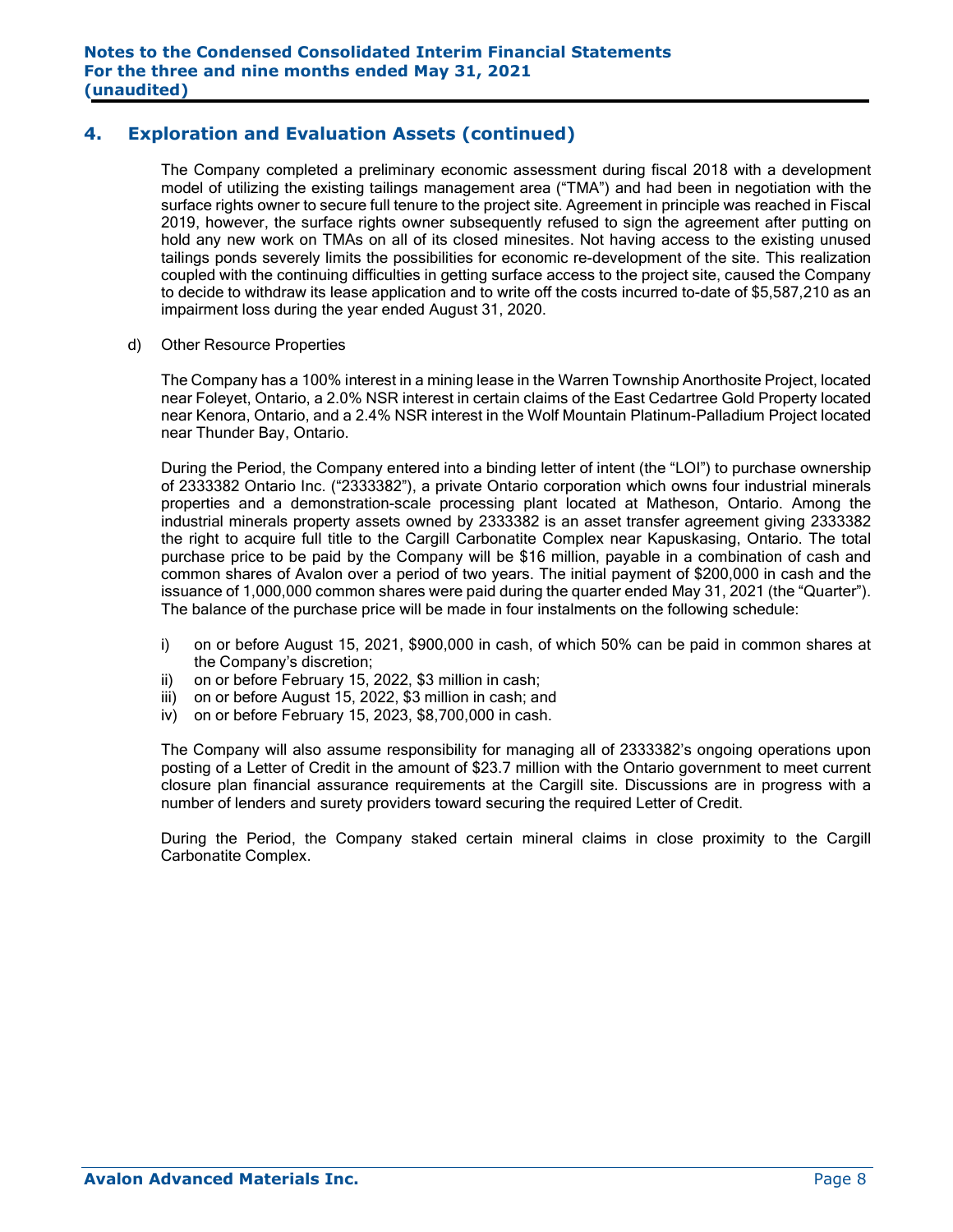## **5. Property, Plant and Equipment**

|                                                            | Nechalacho<br><b>REE Project</b><br>(a) |             | <b>Airstrip</b> | Office,<br>Computer<br>and Office<br>Equipment (b) | <b>Land and</b><br><b>Building</b> | <b>Exploration</b><br>Equipment | Leasehold<br>Improvements |     | <b>Total</b>         |
|------------------------------------------------------------|-----------------------------------------|-------------|-----------------|----------------------------------------------------|------------------------------------|---------------------------------|---------------------------|-----|----------------------|
| Cost<br>As at September 1, 2019                            | \$<br>101,474,299                       | \$          | 646,860         | \$<br>201,137                                      | \$<br>90,905                       | \$<br>695,532                   | \$<br>101,614             | \$  | 103,210,347          |
| Additions<br>IFRS 16 adjustments                           | 30,340                                  |             |                 | 18,575<br>1,045,810                                |                                    | 1,300                           | 5,140                     |     | 55,355<br>1,045,810  |
| <b>Disposals</b>                                           |                                         |             |                 | (30, 283)                                          |                                    |                                 |                           |     | (30, 283)            |
| As at August 31, 2020                                      | 101,504,639                             |             | 646,860         | 1,235,239                                          | 90,905                             | 696,832                         | 106,754                   |     | 104,281,229          |
| Additions                                                  | 32,470                                  |             |                 |                                                    |                                    |                                 |                           |     | 32,470               |
| As at May 31, 2021                                         | \$<br>101,537,109                       | $$^{\circ}$ | 646,860         | \$<br>1,235,239                                    | \$<br>90,905                       | \$<br>696,832                   | \$<br>106,754             |     | \$104,313,699        |
| <b>Accumulated Depreciation</b><br>As at September 1, 2019 | \$<br>$\sim$                            | \$          | 286,070         | \$<br>174,289                                      | \$<br>14,558                       | \$<br>658,890                   | \$<br>94,702              | \$  | 1,228,509            |
| Depreciation expense<br>Disposals                          |                                         |             | 18,974          | 210,352<br>(30, 283)                               | 4,191                              | 11,025                          | 1,576                     |     | 246,118<br>(30, 283) |
| As at August 31, 2020                                      |                                         |             | 305,044         | 354,358                                            | 18,749                             | 669,915                         | 96,278                    |     | 1,444,344            |
| Depreciation expense                                       |                                         |             | 13,092          | 154,141                                            | 3,143                              | 6,057                           | 1,813                     |     | 178,246              |
| As at May 31, 2021                                         | \$<br>$\sim 100$                        | \$          | 318,136         | \$<br>508,499                                      | \$<br>21,892                       | \$<br>675,972                   | \$<br>98,091              | \$. | 1,622,590            |
| <b>Net Book Value</b>                                      |                                         |             |                 |                                                    |                                    |                                 |                           |     |                      |
| As at August 31, 2020                                      | 101,504,639                             | \$          | 341,816         | \$<br>880,881                                      | \$<br>72,156                       | \$<br>26,917                    | \$<br>10,476              |     | \$102,836,885        |
| As at May 31, 2021                                         | 101,537,109                             | \$          | 328,724         | \$<br>729,740                                      | \$<br>69,013                       | \$<br>20,860                    | \$<br>8,663               |     | \$102,691,109        |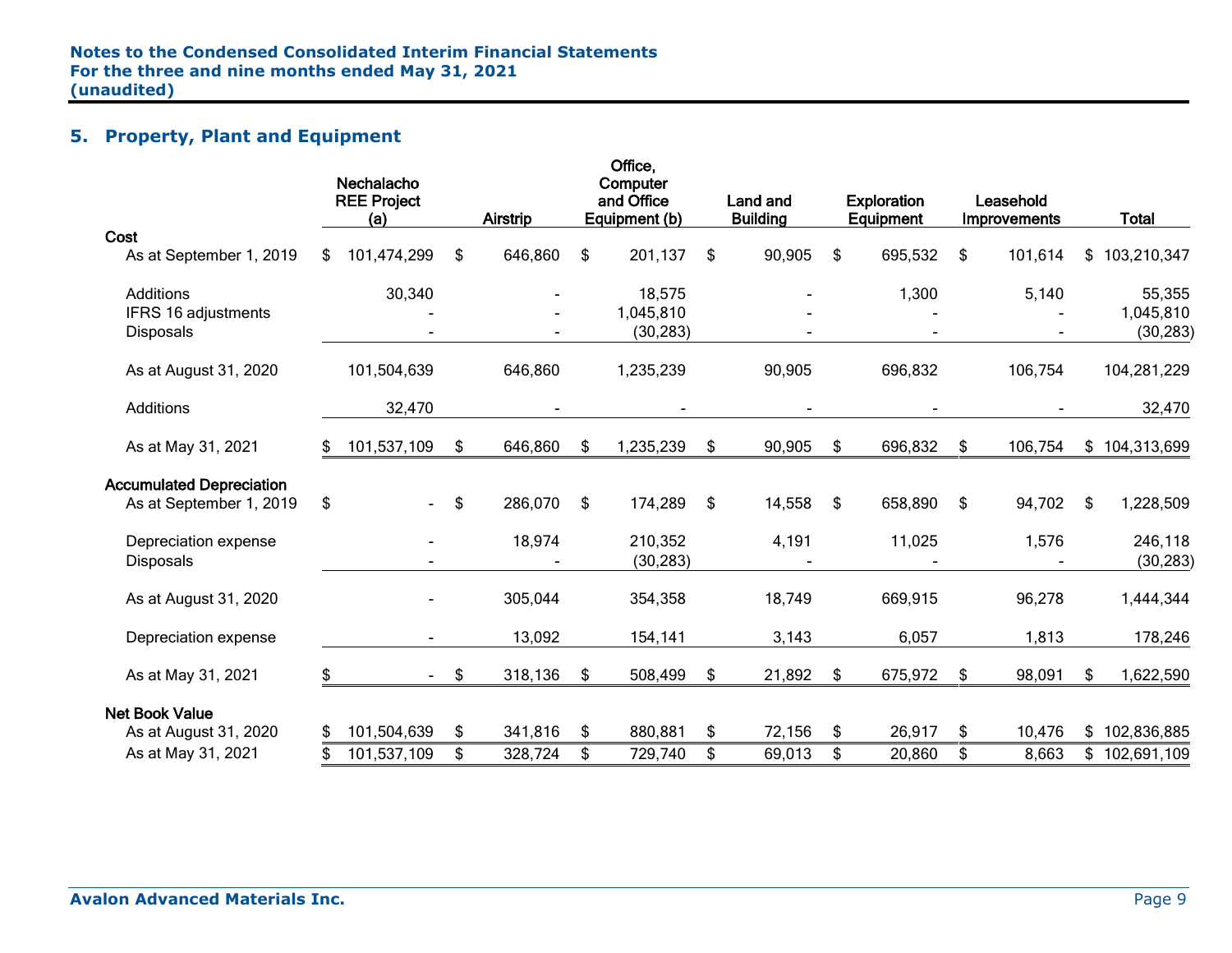## **5. Property, Plant and Equipment (continued)**

a) Nechalacho REE Project, Northwest Territories

The Company owns a 100% interest the resources below a depth of 150 metres above sea level (the "Basal Zone Resources") in eight mining leases located at Thor Lake in the Mackenzie Mining District of the Northwest Territories.

These eight contiguous mining leases total 5,786 hectares (14,297 acres), after three mining claims totalling 332 hectares on the southwest side of the original five leases were converted to mining leases. The original five leases are subject to one independently owned 2.5% Net Smelter Returns ("NSR") royalty agreement. Avalon has the contractual right to buy out this royalty on the basis of a fixed formula, which is currently approximately \$1.6 million, and which will increase at a rate equal to the Canadian prime rate until the royalty is bought out.

During the year ended August 31, 2020, the Company disposed of the resources above a depth of 150 metres above sea level ("Upper Zone Resources") to a third party for a total cash consideration of \$5.0 million and recognized a net gain on sale of \$2,373,261. Advance payments totaling \$3.2 million had been received by August 31, 2019 and the balance of \$1.8 million was received during the year ended August 31, 2020.

The Company retained a 3.0% NSR royalty (the "3.0% NSR Royalty") and continue to have access to the property for development and mining of its Basal Zone resources. The Company has also agreed to waive the 3.0% NSR Royalty for the third party for the first five years of commercial production and to grant the third party the option to pay the Company \$2.0 million within eight years of the transaction closing to extend the waiver of this royalty in perpetuity. The third party has the option to purchase the Company's option in the 2.5% NSR Royalty, provided that, upon exercising the option, it extinguishes this royalty. Avalon and the third party have formed a jointly-owned corporation to hold the exploration permits and related authorizations related to their projects and have also entered into a co-ownership agreement governing each party's activities and management at site.

During the Period, the Company generated net management fees of \$4,878 (2020 - \$105,592) for services provided to the third party to manage its exploration activities on the property.

At May 31, 2021, the amount of the net assets of the Company is more than its market capitalization, IAS 36 - Impairment of Assets considers that an indicator of impairment is present based on external sources of information. The Company completed an impairment test on the Nechalacho Project as at May 31, 2021 and determined that the Project was not impaired. The main assumptions used to determine the recoverable amount related to Nechalacho were long-term commodity prices, changes in cost estimates, discount rates, foreign exchange rates and years to commencement of production.

b) Depreciation of \$63,201 (net of \$83,866 in rent forgiveness under the Canada Emergency Commercial Rent Assistance and rent subsidy under the Canada Emergency Rent Subsidy programs) was recognized relating to the right of use ("ROU") asset during the Period (2020 - \$147,067), and the carrying balance of the ROU asset was \$702,653 as at May 31, 2021 (August 31, 2020 - \$849,720).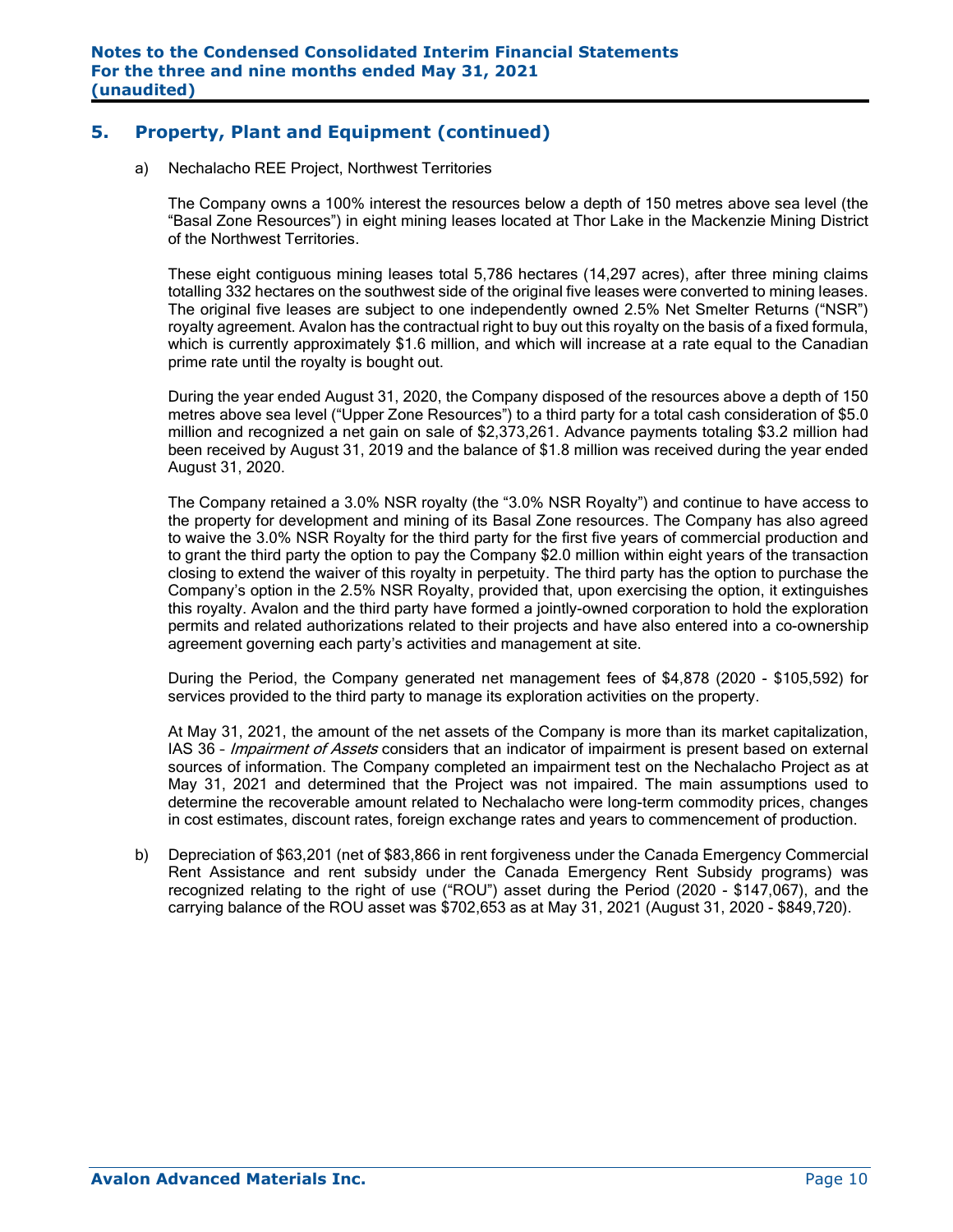## **6. Deferred Flow-Through Share Premium**

A summary of the changes in the deferred flow-through share premium amount is set out below:

| Balance - September 1, 2019                            | \$<br>47.481 |
|--------------------------------------------------------|--------------|
| Increase relating to flow-through common shares issued | 136,800      |
| Decrease relating to CEE incurred                      | (47, 481)    |
| Balance - August 31, 2020                              | 136,800      |
| Increase relating to flow-through common shares issued | 99,250       |
| Decrease relating to CEE incurred                      | (139, 939)   |
| Balance - May 31, 2021                                 | \$<br>96,111 |

## **7. Lease Obligation**

The Company had the following future commitment relating to the lease contract for its office premises:

| 2021                                           | \$<br>55,297  |
|------------------------------------------------|---------------|
| 2022                                           | 222,556       |
| 2023                                           | 229,181       |
| 2024                                           | 233,563       |
| 2025                                           | 63,280        |
| Total future lease payments as at May 31, 2021 | 803,877       |
| Amounts representing interest                  | 68,999        |
| Present value of future lease payments         | 734,878       |
| Current portion of lease obligation            | 189,593       |
| Non-current portion of lease obligation        | \$<br>545,285 |

## **8. Convertible Note Payable**

On January 29, 2021, the Company issued a convertible note payable in the amount of \$3,000,000 to an entity managed by the Lind Partners ("Lind") (the "Note"). The Note has a term of two years with a maturity date of January 29, 2023 and accrued an interest amount of \$600,000 on the date of issuance, resulting in the Note to bear a face value of \$3,600,000 at issuance.

Lind is entitled to convert any outstanding amount of the face value of the Note into common shares commencing on May 30, 2021 at a conversion price equal to 85% of the five day trailing value weighted average price ("VWAP") of the common shares prior to the date of conversion (the "Conversion Feature"). The Company has the right to repurchase the Note at the outstanding face value at any time (the "Buyback Option"), subject to the holder's option to convert up to one third of the original value into common shares prior to the Company's repurchase.

In conjunction with the issuance of the Note, Lind received a closing fee of \$90,000 and 9,800,000 common share purchase warrants. Each warrant entitles the holder to purchase one common share of the Company at a price of \$0.18 per common share until January 29, 2025.

The Note is a hybrid instrument that contains multiple embedded derivatives including the Conversion Feature and Buyback Option.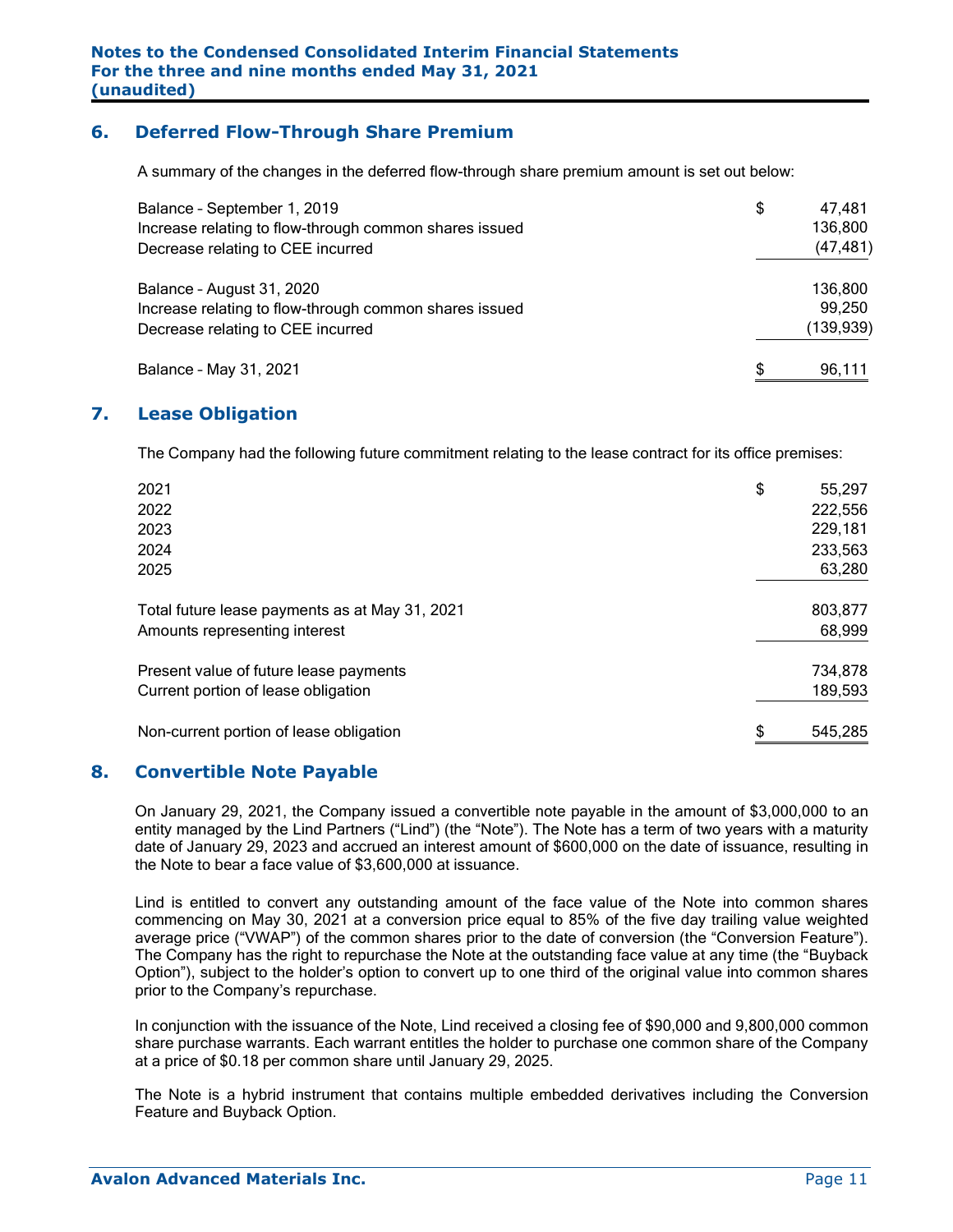## **8. Convertible Note Payable (continued)**

The economic characteristics and risks of the Conversion Feature are different from that of the host contract (the "Note") in that it allows Lind to convert the Note (a debt instrument) into the Company's common shares (an equity instrument) at a price per share equal to 85% of the five day trailing VWAP of the shares prior to the date of conversion, thus the Conversion Option can be measured separately from the Note. In addition, the number of common shares to be issued upon conversion is variable and does not meet the "a fixed amount of cash for a fixed number of equity instruments" requirement to be classified as an equity instrument. As such, the Company had designated the entire hybrid contract (the Note and all of the embedded derivatives) as a financial liability at FVTPL and are re-measured at each financial statement reporting date, with the resulting change in value being recorded as increase or decrease in fair value of convertible note payable in the consolidated statement of comprehensive loss.

As the Company has the Buyback Option to repurchase the Note at the outstanding face value, the total fair value of the Note is therefore equal the face value, and is \$3,600,000 at issuance.

The exercise price of the warrant is subject to adjustment from time to time in the event of certain common share rights offering, such that the exercise of the warrants does not result in a fixed number of common shares being issued for a fixed amount of cash. As a result, the warrants had been classified as a financial liability at FVTPL and re-measured at each financial statement reporting date using the Black-Scholes pricing model, with the resulting change in value being recorded as increase or decrease in fair value of derivative liabilities in the consolidated statement of comprehensive loss.

The fair value of the warrants was estimated at \$556,997 at issuance, and this amount was allocated to the warrant component of this private placement. The fair value of the warrants was estimated using the Black-Scholes pricing model, with the following assumptions: expected dividend yield of Nil; risk free interest rate of 0.37%; expected life of 4.0 years; and expected volatility of 35%.

The fair values of the Note and the warrants at issuance totaled \$4,156,997 and the excess of this amount over the gross proceeds (\$3,000,000) of \$1,156,997 had been recorded as a financing transaction cost in the Statement of Comprehensive Loss.

A summary of the changes in the convertible note payable amount during the Period is set out below:

| Balance - August 31, 2020  | S              |
|----------------------------|----------------|
| <b>Issued</b>              | 3,000,000      |
| Interest                   | 600,000        |
| Converted to common shares | (180,000)      |
| Balance - May 31, 2021     | 3,420,000<br>S |

The number of common shares to be issued would be 23,123,732 if the entire Note had been converted into common shares based on the five day trailing VWAP of the Company's common shares on the TSX of \$0.1739 on May 31, 2021.

#### **9. Derivative Liabilities**

The derivative liabilities consist of the warrants denominated in foreign currency, and certain warrants with exercise prices that are subject to adjustment from time to time in the event of certain common share rights offering (collectively referred to as "liability classified warrants").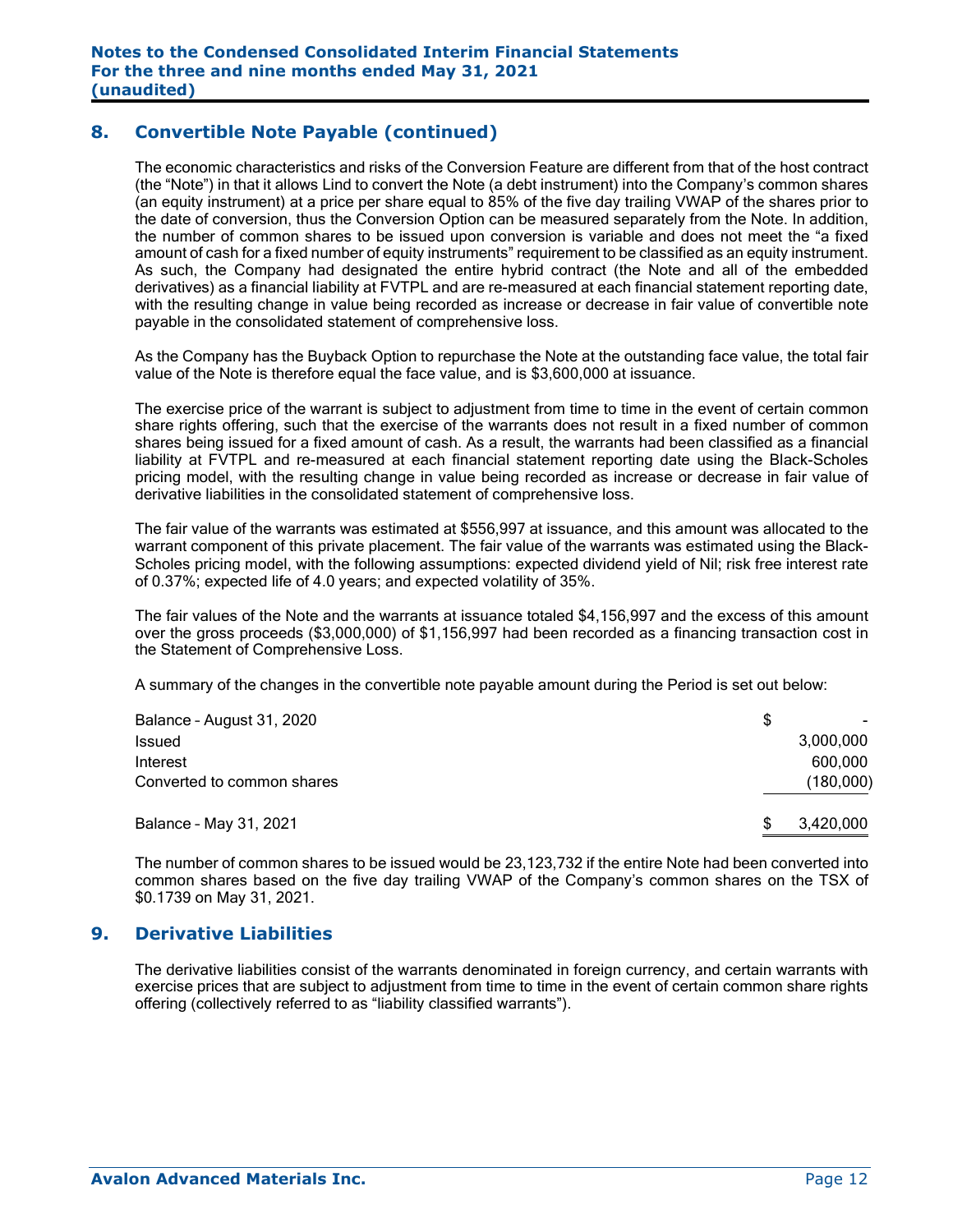## **9. Derivative Liabilities (continued)**

The following table summarizes information concerning the derivative liabilities as at the beginning and end of the respective reporting periods:

|                                                                                                               | <b>Number</b><br>of Warrants           | Amount                                       |  |
|---------------------------------------------------------------------------------------------------------------|----------------------------------------|----------------------------------------------|--|
| Warrants denominated in foreign currency                                                                      |                                        |                                              |  |
| Balance - September 1, 2019, August 31, 2020 and<br>May 31, 2021                                              | 6,466,513                              | \$                                           |  |
| Other warrants subject to potential price adjustment<br>Balance - September 1, 2019<br>Increase in fair value | 21,475,000                             | 27,068<br>32,758                             |  |
| Balance - August 31, 2020<br>Issued<br>Exercised<br>Increase in fair value                                    | 21,475,000<br>9,800,000<br>(6,450,000) | 59,826<br>556,997<br>(630, 050)<br>1,188,826 |  |
| Balance - May 31, 2021                                                                                        | 24,825,000                             | 1,175,599                                    |  |
| <b>Total derivative liabilities</b>                                                                           |                                        | 1,175,600                                    |  |
|                                                                                                               |                                        |                                              |  |

## **10. Share Capital**

#### *a) Authorized*

The Company is presently authorized to issue an unlimited number of common shares without par value. The Company is also authorized to issue up to 25,000,000 preferred shares without par value, of which 950 have been issued and none are outstanding as at May 31, 2021.

#### *b) Common Shares*

Common shares issued, redeemed and cancelled during the Period are as follows:

i) In May 2021, the Company completed a private placement and issued 2,500,000 flow-through common shares at \$0.20 per share for gross proceeds of \$500,000.

The excess of the cash consideration received over the market price of the Company's shares at the date of the announcement of the flow-through share financing totaling \$99,250 was recorded as a deferred flow-through share premium liability on the consolidated statement of financial position on May 14, 2021.

ii) In March 2021, completed its share capital amendment, which involved amending the Company's articles to reflect a 500:1 consolidation of the Company's common shares, immediately followed by a 1:500 split of the Company's post-consolidated common shares on March 15, 2021 (the "Share Capital Amendment"). Shareholders who held less than 500 common shares in the form of a physical certificate immediately prior to March 15, 2021 ("Registered Shareholder") were paid a cash payment in exchange for their shares (the "Cash Payment") equal to the number of common shares they held immediately prior to the Share Capital Amendment multiplied by \$0.21, which is the five day VWAP of the common shares on the TSX prior to March 15, 2021. Shareholders holding less than 500 common shares in a brokerage account immediately prior to the March 15, 2021, and who so elected through their intermediary, have been paid the Cash Payment. All other shareholders continued to hold the exact same number of shares after the Share Capital Amendment that they did prior to the Share Capital Amendment.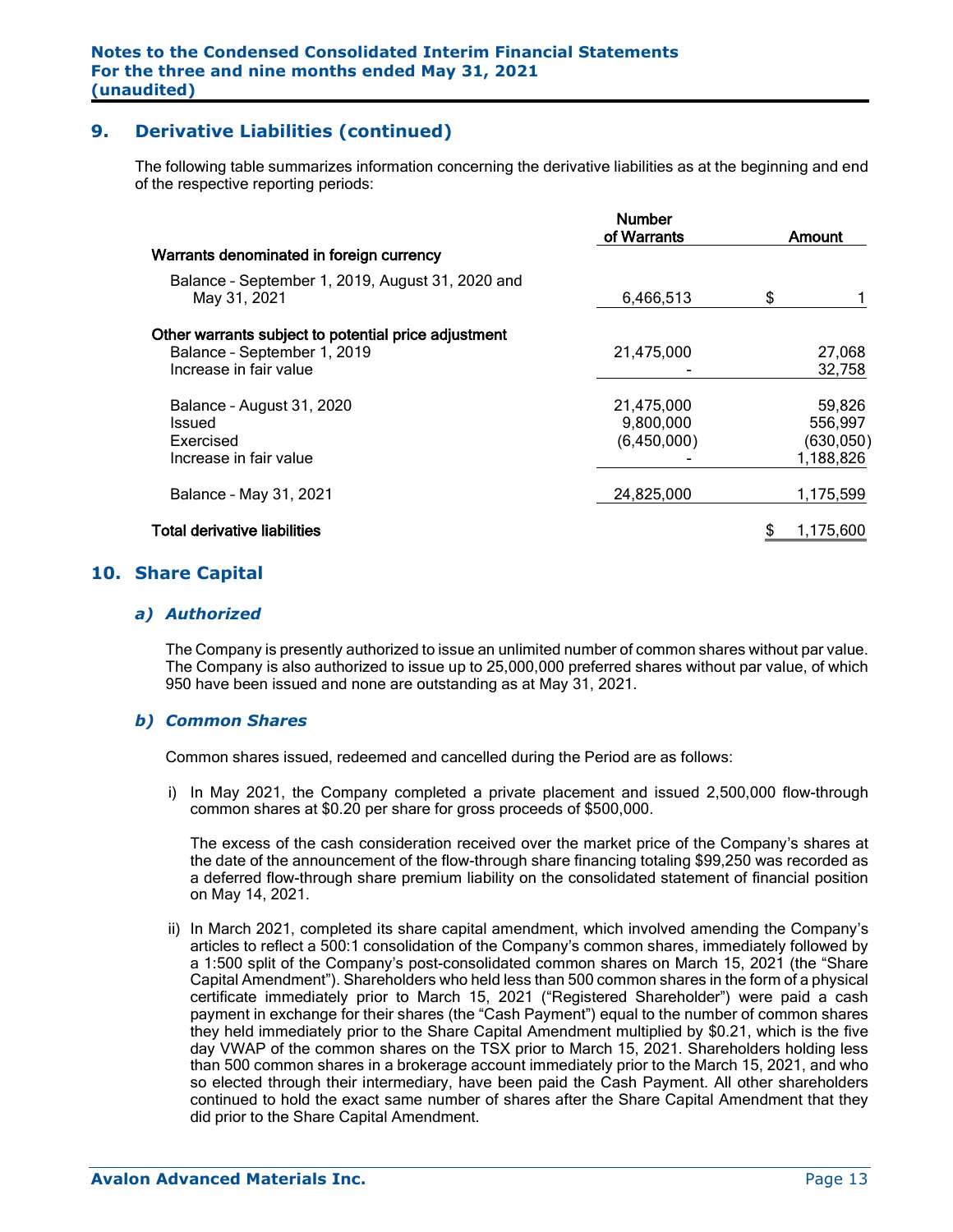As a result of the Share Capital Amendment, a total of 955,949 common shares had been redeemed and cancelled, of which 932,366 shares were elected by shareholders who held their shares in a brokerage account, and the balance of 23,583 shares were held by Registered Shareholders.

#### *c) Warrants*

The following table reconciles the equity classified warrants outstanding to purchase common shares of the Company at the beginning and end of the respective periods:

|                                                                               | <b>Number</b><br>of Warrants                  | Weighted<br>Average<br><b>Exercise Price</b> |  |  |  |
|-------------------------------------------------------------------------------|-----------------------------------------------|----------------------------------------------|--|--|--|
| Balance - September 1, 2019<br>Issued pursuant to equity offerings<br>Expired | $8,257,500^{(1)}$<br>3,000,000<br>(6,060,000) | 0.132<br>\$<br>0.120<br>0.136                |  |  |  |
| Balance - August 31, 2020<br>Exercised                                        | $5,197,500^{(1)}$<br>(37,500)                 | 0.120<br>0.120                               |  |  |  |
| Balance - May 31, 2021                                                        | $5,160,000^{(1)}$                             | 0.120<br>\$                                  |  |  |  |

(1) Does not include the additional liability classified warrants as disclosed below.

During the Period, the expiry dates for the remaining outstanding warrants (each with an exercise price of \$0.12 per share) issued in the November 2018 Private Placement were extended. The expiry date has been extended from November 1, 2020 to November 1, 2021 for 1,900,000 warrants, and the expiry date for the remaining 287,500 warrants has been extended from November 23, 2020 to November 23, 2021. All other terms and conditions of these warrants remain unchanged.

The outstanding equity classified warrants have a weighted average remaining contract life of 0.9 years.

The warrants reserve, included as a component of the consolidated statement of changes in equity, relates to equity settled instruments issued by the Company to various stakeholders.

The Company also has the following liability classified warrants outstanding as at May 31, 2021:

- i) 6,466,513 warrants with an adjusted exercise price of US\$0.5223 per share ("US\$ Warrants") and are exercisable until June 13, 2021. These warrants are subject to certain anti-dilution provisions, which may reduce the exercise price, with a floor of US\$0.5095 per share;
- ii) 6,900,000 A1 Warrants with an exercise price of \$0.23 per share and are exercisable until March 10, 2022;
- iii) 6,250,000 B1 Warrants with an exercise price of \$0.15 per share and are exercisable until January 15, 2023;
- iv) 1,875,000 C1 Warrants with an exercise price of \$0.125 per share and are exercisable until June 29, 2023; and
- v) 9,800,000 warrants with an exercise price of \$0.18 per share and are exercisable until January 29, 2025.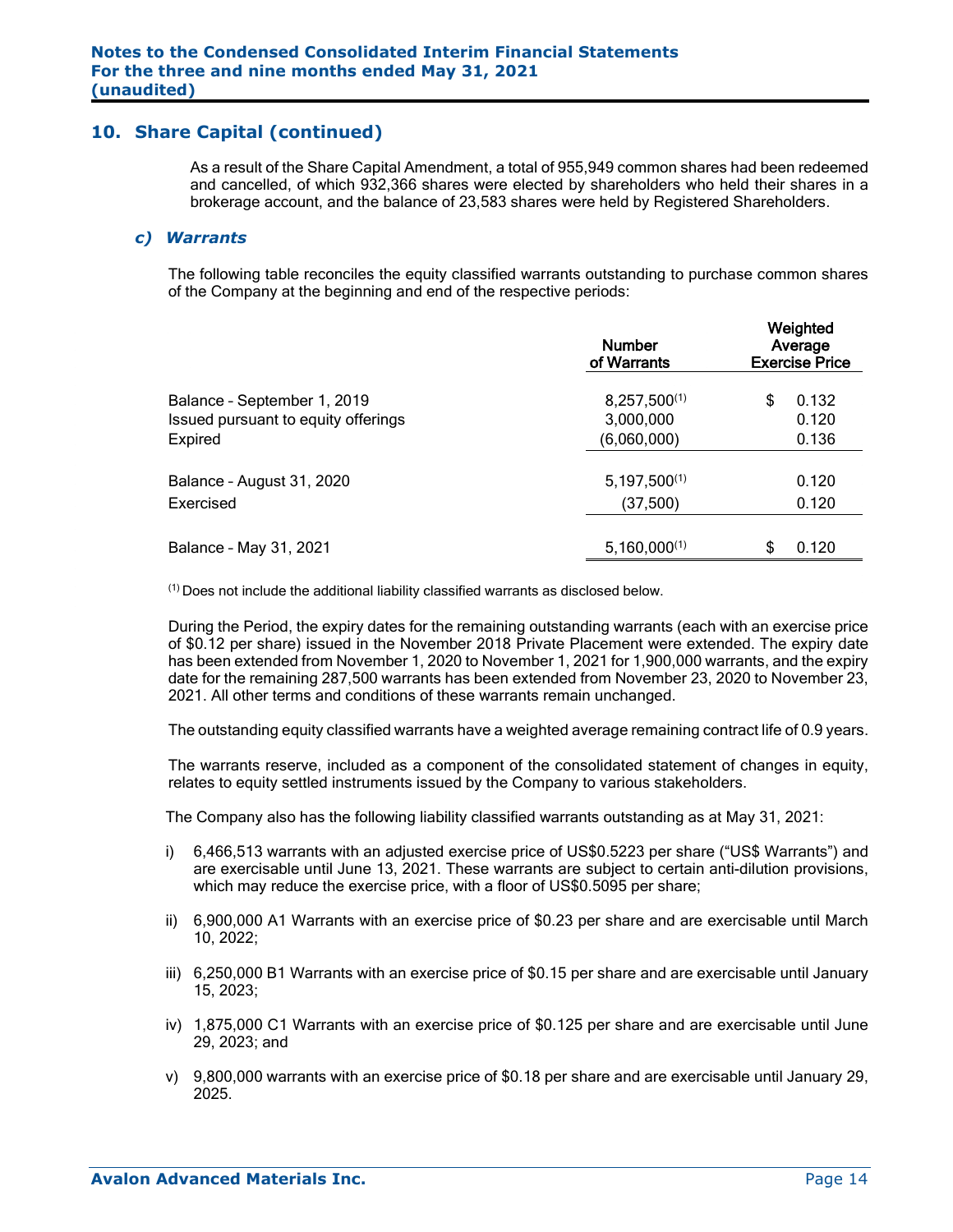The Company is also required to issue 20,000 warrants to the Northwest Territory Métis Nation in two equal installments of 10,000 warrants upon the Nechalacho REE Project meeting certain milestones.

#### *d) Share Based Payments*

The shareholders have approved a Stock Option Plan (the "Plan") that provides for the issue of up to 10% of the number of issued and outstanding common shares of the Company to eligible employees, directors and service providers of the Company.

The Plan authorizes the granting of options to purchase common shares of the Company at a price equal to or greater than the closing price of the shares on either the trading day prior to the grant or the day of the grant. The options generally vest over a period of one to four years, and generally have a term of two to five years (but can have a maximum term of up to 10 years).

The following table reconciles the stock options outstanding at the beginning and end of the respective reporting periods:

|                             | <b>Number</b><br>of Options | Weighted<br>Average<br><b>Exercise Price</b> |  |  |  |
|-----------------------------|-----------------------------|----------------------------------------------|--|--|--|
| Balance - September 1, 2019 | 9,396,250                   | \$<br>0.16                                   |  |  |  |
| Granted                     | 7,680,000                   | 0.08                                         |  |  |  |
| Expired                     | (3,241,250)                 | 0.21                                         |  |  |  |
| Forfeited                   | (290,000)                   | 0.10                                         |  |  |  |
| Balance - August 31, 2020   | 13,545,000                  | 0.10                                         |  |  |  |
| Granted                     | 6,610,000                   | 0.19                                         |  |  |  |
| Exercised                   | (2,635,000)                 | 0.11                                         |  |  |  |
| Expired                     | (1,285,000)                 | 0.14                                         |  |  |  |
| Forfeited                   | (443, 750)                  | 0.09                                         |  |  |  |
| Balance - May 31, 2021      | 15,791,250                  | 0.13<br>\$                                   |  |  |  |

As at May 31, 2021, there were 4,353,750 options vested (August 31, 2020 – 5,416,250) with an average exercise price of \$0.10 per share (August 31, 2020 - \$0.12), that were exercisable.

During the Period, an aggregate of 2,635,000 stock options were exercised at the weighted average exercise price of \$0.11 per share, and the weighted average closing market share price on the date preceding the date of exercise was \$0.22 per share. No stock options were exercised during the nine months ended May 31, 2020.

The following table summarizes information concerning outstanding and exercisable options as at May 31, 2021:

|                             |             | <b>Number of Options</b> |                         |  |  |  |  |  |
|-----------------------------|-------------|--------------------------|-------------------------|--|--|--|--|--|
| <b>Exercise Price Range</b> | Outstanding | <b>Exercisable</b>       | <b>Contractual Life</b> |  |  |  |  |  |
| $$0.21 - $0.26$             | 400.000     | -                        | 4.7 years               |  |  |  |  |  |
| $$0.15 - $0.20$             | 5,740,000   | 565,000                  | 4.0 years               |  |  |  |  |  |
| $$0.11 - $0.14$             | 1,802,500   | 900,000                  | 2.7 years               |  |  |  |  |  |
| $$0.08 - $0.10$             | 7,848,750   | 2,888,750                | 3.2 years               |  |  |  |  |  |
|                             | 15,791,250  | 4,353,750                |                         |  |  |  |  |  |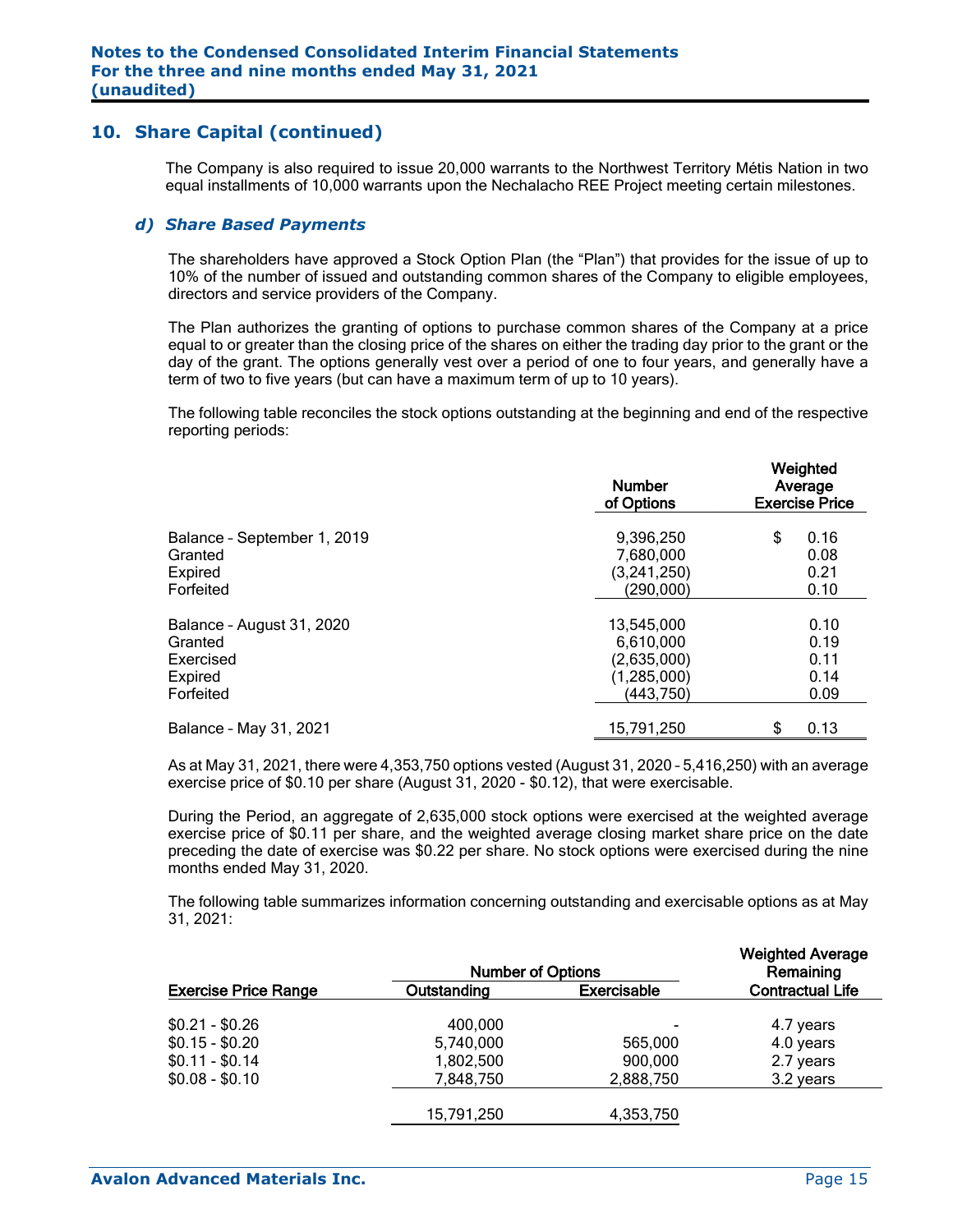The fair value of each option granted is estimated at the time of grant using the Black-Scholes optionpricing model. The Black-Scholes option-pricing model requires the input of subjective assumptions, including expected life of the option award, share price volatility and other assumptions. The expected life of options granted is derived from historical data on employee exercises and post-vesting employment termination behavior. Expected volatility is based on the historic volatility of the Company's shares. These assumptions involve inherent uncertainties and the application of management judgment. In addition, the Company is required to estimate the expected forfeiture rate and only recognize expense for those options expected to vest.

The weighted average assumptions for grants during the Period and the year ended August 31, 2020 are as follows:

|                                                     | May 31,<br>2021 | August 31,<br>2020 |
|-----------------------------------------------------|-----------------|--------------------|
| Exercise price                                      | \$0.19          | \$0.08             |
| Closing market price on day preceding date of grant | \$0.18          | \$0.05             |
| Risk-free interest rate                             | 0.65%           | 1.00%              |
| Expected life (years)                               | 4.1             | 3.6                |
| <b>Expected volatility</b>                          | 88%             | 80%                |
| Expected dividend yield                             | Nil             | Nil                |
| Grant date fair value                               | \$0.11          | \$0.02             |
| Forfeiture rate                                     | 13%             | 14%                |

During the Period, the shareholders approved the Company's Deferred Share Unit ("DSU") Plan and Restricted Share Unit ("RSU") Plan. The maximum number of common shares which may be issued in connection with the redemption of DSUs and/or RSUs, when combined with any other equity compensation arrangement of the Company cannot exceed 10% of the total issued and outstanding common shares from time to time. In addition, the maximum number of common shares which may be issued in connection with the redemption of DSUs granted under the DSU Plan cannot exceed 1,750,000 common shares, or such greater number as may be approved by the shareholders from time to time.

DSUs are awarded to the Company's directors. Under the DSU plan, directors are permitted to elect in each year to receive their respective director's retainer in cash, DSUs or a combination thereof. The number of DSUs granted to a director electing to receive their retainer in DSUs is determined based on the five day VWAP of the Company's common shares prior to the date the DSUs are awarded and vest upon grant. The Board may grant discretionary awards of DSUs to directors of the Company from time to time, subject to such vesting, performance criteria, or other terms and conditions as the Board may prescribe. The Board may elect to issue cash or common share, or any combination thereof to redeem the DSUs within fifteen days of the redemption date.

Under the RSU Plan, the Board may grant discretionary awards of RSUs to directors, senior officers and key employees of the Company from time to time, subject to a restricted period and such vesting, performance criteria, or other terms and conditions as the Board may prescribe. Unless the Board determines otherwise at the time of the award of RSUs, one-third of such award will be restricted until the first anniversary of the grant date, another one-third will be restricted until the second anniversary of the grant date and the remaining one-third will be restricted until the third anniversary of the grant date. The Board may elect to issue cash or common share, or any combination thereof to redeem the RSUs within fifteen days of the redemption date. Where the Board elects to redeem RSUs in cash, the cash payment will be based on the five day VWAP of the Company's common shares prior to the redemption date.

On April 20, 2021, an aggregate of 475,000 DSUs vesting at the grant date were granted to the Company's directors (the "DSU Grant" and a total of 1,475,000 RSUs were granted to the Company's officers and key employees (the "RSU Grant"). One-third of the RSU Grant will vest on each of the first, second and third anniversary of the grant date.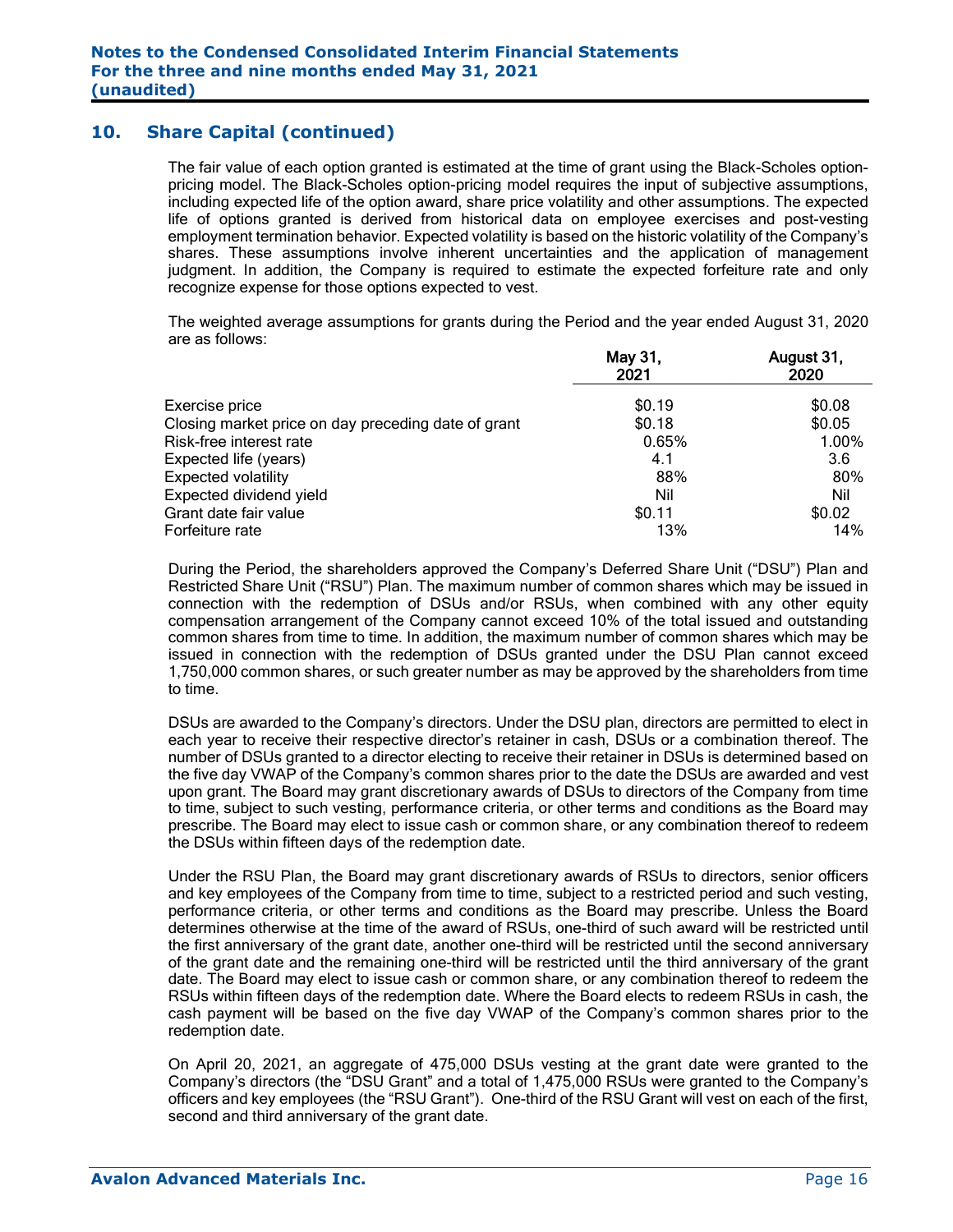The DSU and RSU grants have been accounted for as equity settled share units as the Company does not have a present obligation to settle the DSUs and RSUs in cash at the grant date.

Changes to the number of share units are as follows:

|                                                            | <b>DSU Plan</b><br>(Equity Settled) | <b>RSU Plan</b><br>(Equity Settled) |
|------------------------------------------------------------|-------------------------------------|-------------------------------------|
| Balance - September 1, 2019 and August 31, 2020<br>Granted | $\overline{\phantom{0}}$<br>475.000 | 1,475,000                           |
| Balance - May 31, 2021                                     | 475.000                             | 1,475,000                           |

The share based payments reserve, included as a component of the consolidated statement of changes in equity, relates to equity settled compensation options, DSUs and RSUs issued by the Company to its directors, officers, employees and consultants.

The estimated fair value of options, DSUs and RSUs earned during the Period was \$234,848 (2020 – \$77,590), of which \$67 (2020 - \$297) was capitalized to property, plant and equipment, \$9,404 (2020 - \$6,169) was capitalized as exploration and evaluation assets, \$707 (2020 - \$2,122) was charged to operations as general exploration expenses, with the balance of \$224,670 (2020 – \$69,002) charged to operations as share based compensation expense.

#### *e) Brokers' Compensation Warrants*

The following table summarizes information concerning outstanding brokers' compensation warrants as at the beginning and end of the respective reporting periods:

|                                                                 | Number of<br>Compensation<br><b>Warrants</b> | Weighted<br>Average<br><b>Exercise Price</b> |              |  |  |
|-----------------------------------------------------------------|----------------------------------------------|----------------------------------------------|--------------|--|--|
| Balance - September 1, 2019<br>Expired                          | 420,000<br>(420,000)                         | \$                                           | 0.15<br>0.15 |  |  |
| Balance - August 31, 2020<br>Issued pursuant to equity offering | 150,000                                      |                                              | 0.20         |  |  |
| Balance - August 31, 2020 and May 31, 2021                      | 150,000                                      | \$                                           | 0.20         |  |  |

The brokers' compensation warrants reserve, included as a component of the consolidated statement of changes in equity, relates to equity settled compensation instruments issued by the Company to external service providers.

As at May 31, 2021, the Company has 150,000 compensation warrants outstanding with an exercise price of \$0.20 per common share, which are exercisable until May 14, 2023.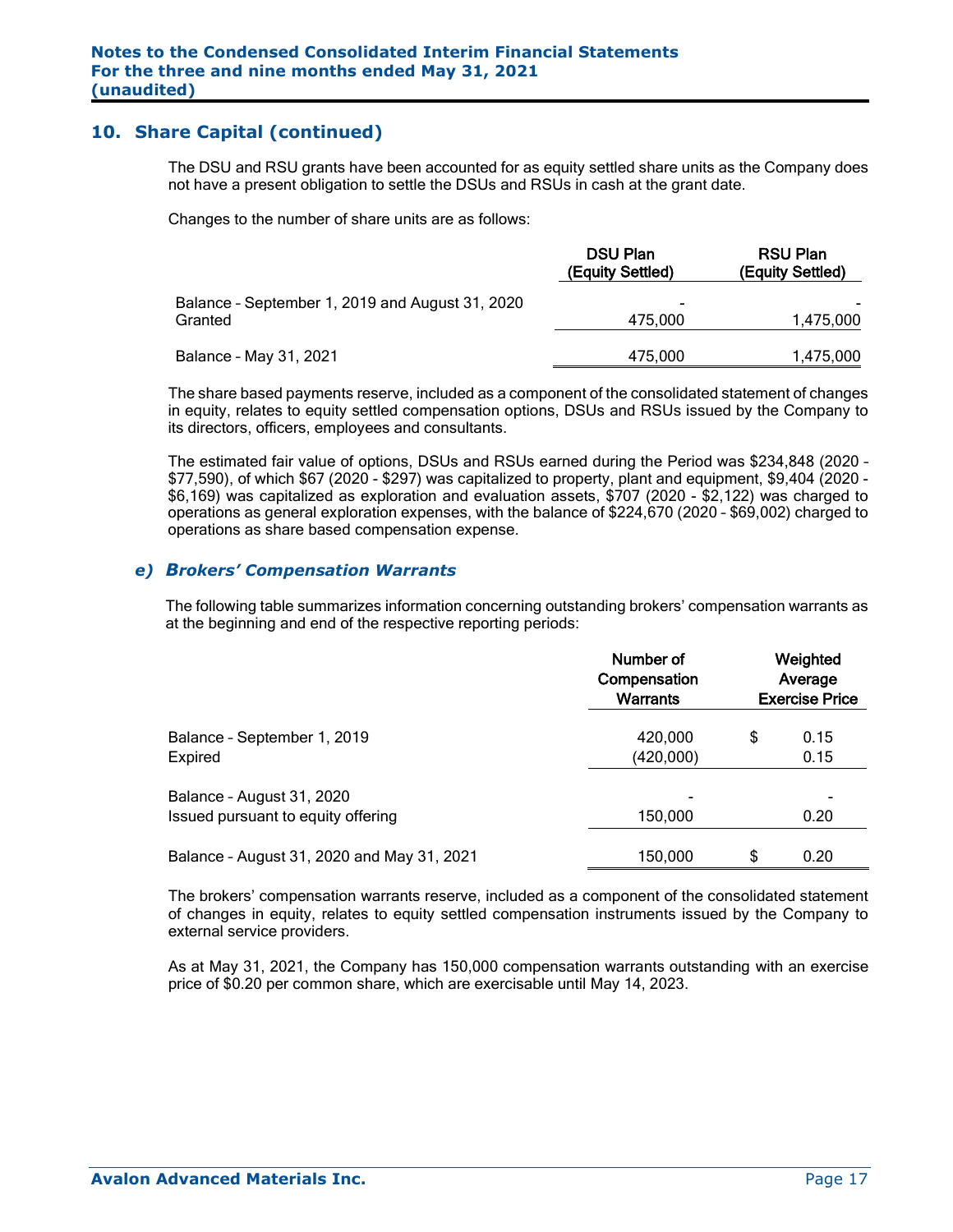## **11. Corporate and Administrative Expenses**

Corporate and administrative expenses for the three months and nine months ended May 31, 2021 and May 31, 2020 consist of the following:

|                                      | <b>Three Months Ended</b> |                 |    |                 | <b>Nine Months Ended</b> |                 |    |                 |  |
|--------------------------------------|---------------------------|-----------------|----|-----------------|--------------------------|-----------------|----|-----------------|--|
|                                      |                           | May 31,<br>2021 |    | May 31,<br>2020 |                          | May 31,<br>2021 |    | May 31,<br>2020 |  |
| Salaries and benefits <sup>(1)</sup> | \$                        | 269,535         | S  | 217,297         | \$                       | 798,754         | \$ | 867,631         |  |
| Directors' fees <sup>(2)</sup>       |                           | 2,334           |    | 1,851           |                          | 8.573           |    | 11,851          |  |
| Consulting and professional fees     |                           | 80,272          |    | 94,307          |                          | 306,072         |    | 279,048         |  |
| Office, insurance and other expenses |                           | 92,459          |    | 56,322          |                          | 201,878         |    | 186,320         |  |
| Shareholders' communications and     |                           |                 |    |                 |                          |                 |    |                 |  |
| filing fees                          |                           | 25,971          |    | 20,888          |                          | 137,799         |    | 131,263         |  |
| Travel and related costs             |                           | 728             |    | 10,903          |                          | 2,518           |    | 61,461          |  |
|                                      | \$                        | 471,299         | \$ | 401,568         | \$                       | 1,455,594       |    | \$1,537,574     |  |

- $<sup>(1)</sup>$  These figures do not include share based compensation and are net of the Canada Emergency Wage Subsidy</sup> ("CEWS") of \$51,034 (2020 – \$77,840) for the Quarter and \$192,563 for the Period (2020 - \$77,840). Employees' salaries and benefits including share based compensation expensed for the Quarter and the Period totaled \$360,855 (2020 - \$231,305) and \$946,876 (2020 - \$907,112), respectively.
- $(2)$  These figures are net of the CEWS of \$2,748 for the Quarter (2020 \$3,807) and \$9,209 for the Period (2020 -\$3,807), respectively.

## **12. Related Party Disclosures**

Balances and transactions between the Company and its subsidiaries have been eliminated on consolidation and are not disclosed in this note. Details of the transactions between the Company and other related parties are disclosed below:

#### *a) Trading transactions*

There has been no material trading transactions with related parties during each of the nine months ended May 31, 2021 and 2020.

#### *b) Compensation of key management personnel*

The remuneration of directors and other key members of the Company's senior management team during each of the three and nine months ended May 31, 2021 and May 31, 2020 are as follows:

|                                                                                            | <b>Three Months Ended</b> |                    |  |                   | <b>Nine Months Ended</b> |                    |    |                   |
|--------------------------------------------------------------------------------------------|---------------------------|--------------------|--|-------------------|--------------------------|--------------------|----|-------------------|
|                                                                                            |                           | May 31,<br>2021    |  | May 31,<br>2020   |                          | May 31,<br>2021    |    | May 31,<br>2020   |
| Salaries, benefits and directors' fees $(1)$ \$<br>Share based compensation <sup>(2)</sup> |                           | 309,061<br>142,401 |  | 275,266<br>24,979 | \$                       | 888,380<br>176,618 | \$ | 930,307<br>57,213 |
|                                                                                            |                           | 451.462            |  | 300.245           | \$.                      | 1,064,998          | \$ | 987,520           |

- $<sup>(1)</sup>$  Salaries and benefits of key management personnel capitalized to exploration and evaluation assets and PPE</sup> for the Quarter and for the Period totaled \$21,048 (2020 - \$45,228) and \$57,939 (2020 - \$188,765), respectively.
- $(2)$  Fair value of stock options, DSUs and RSUs earned and recognized as share based compensation during the respective reporting period.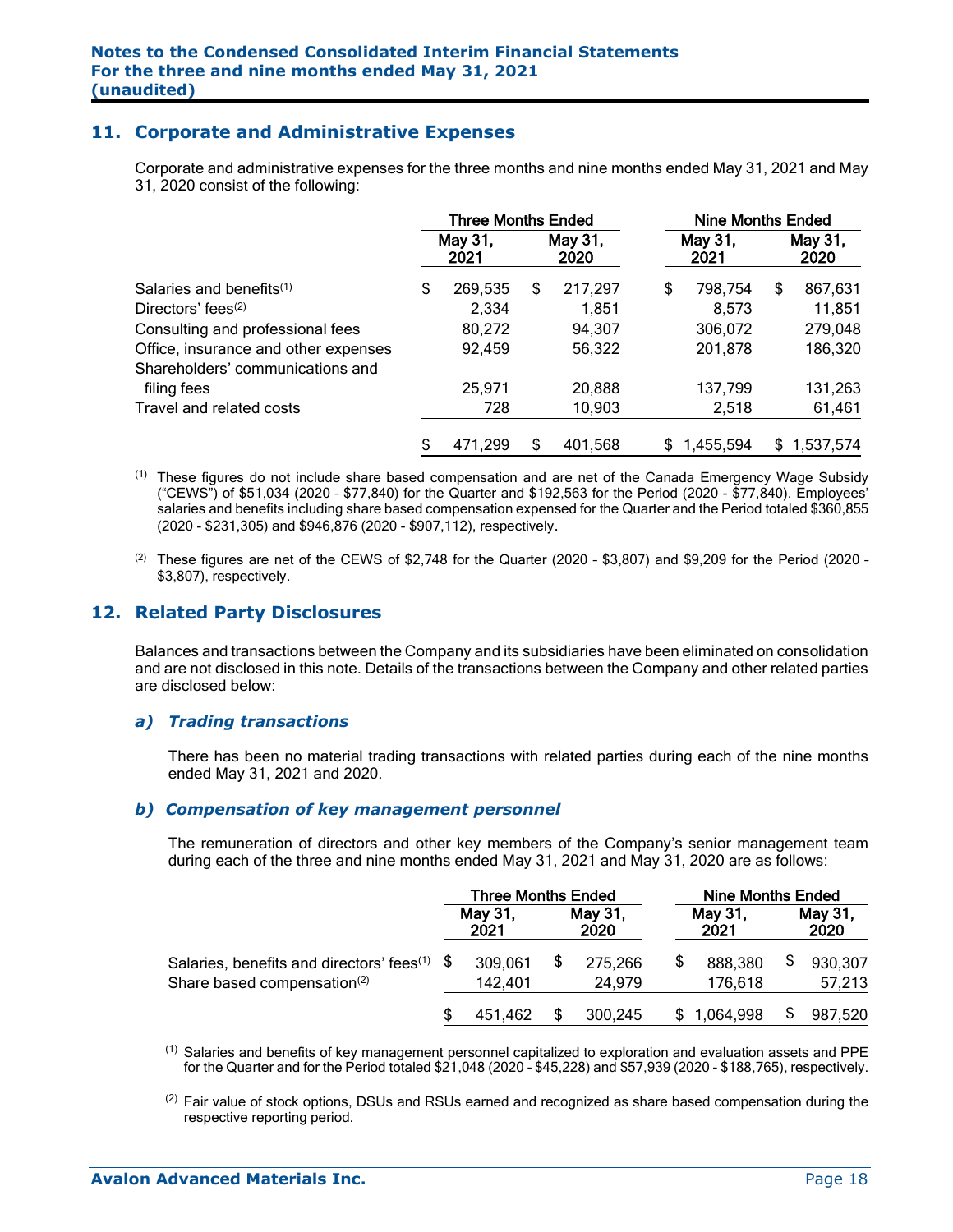## **13. Financial Instruments**

IFRS 7 establishes a fair value hierarchy that reflects the significance of inputs used in making fair value measurements as follows:

- Level 1 quoted prices in active markets for identical assets or liabilities;
- Level 2 inputs other than quoted prices included in Level 1 that are observable for the asset or liability, either directly (i.e., as prices) or indirectly (i.e., from derived prices); and
- Level 3 inputs for the asset or liability that are not based upon observable market data.

Assets are classified in their entirety based on the lowest level of input that is significant to the fair value measurement. The fair values of the Company's warrants denominated in a currency that is not the functional currency of the Company and the warrants with exercise prices that are subject to adjustment from time to time are based on Level 2 inputs that are observable for the liability such as interest rate, dividend yield and historical volatility. The fair value of the Convertible Note Payable is based on Level 3 inputs including the applicable face value of the Note. The Company has the right to buy back the Note at any time for the outstanding face value, as such the fair value of the Note is the outstanding face value of the Note.

#### *Fair Values*

Except as disclosed elsewhere in these condensed consolidated interim financial statements, the carrying amounts for the Company's financial instruments approximate their fair values because of the short-term nature of these items.

The Company's risk exposures and the impact on the Company's financial instruments are summarized below:

#### *Credit risk*

The Company is not exposed to any significant credit risk as at May 31, 2021. The Company's cash and cash equivalents are either on deposit with a major Canadian Chartered banking group in Canada or invested in bankers' acceptance notes or guaranteed investment certificates issued by a major Canadian Chartered banking group. The Company's receivables primarily consist of Goods and Services Tax/Harmonized Sales Tax receivable, government grants and refundable security deposits with various federal and provincial governments and are therefore not subject to significant credit risk.

#### *Liquidity risk*

Liquidity risk is the risk that an entity will not be able to meet its financial obligations as they come due. The Company has in place a planning and budgeting process to assist in determining the funds that are required to support the Company's normal operating requirements on an on-going basis and its plans for exploration and development expenditures. The Company ensures that there are sufficient funds to meet its short-term requirements, taking into account its anticipated cash flows from operations and its holdings of cash and cash equivalents.

As at May 31, 2021, the Company has current assets of \$3,379,141 and current liabilities of \$889,452. The Company's working capital as at May 31, 2021 was \$2,489,928. Excluding the deferred flow-through share premium of \$96,111, the Company's adjusted working capital as at May 31, 2021 was \$2,586,039, (calculated by adding back the deferred flow-through share premium of \$96,111 to the working capital of \$2,489,928). As the de-recognition of the deferred flow-through share premium will not require the future out flow of resources by the Company, it is management's belief that the adjusted working capital figure provides useful information in assessing the Company's liquidity risk.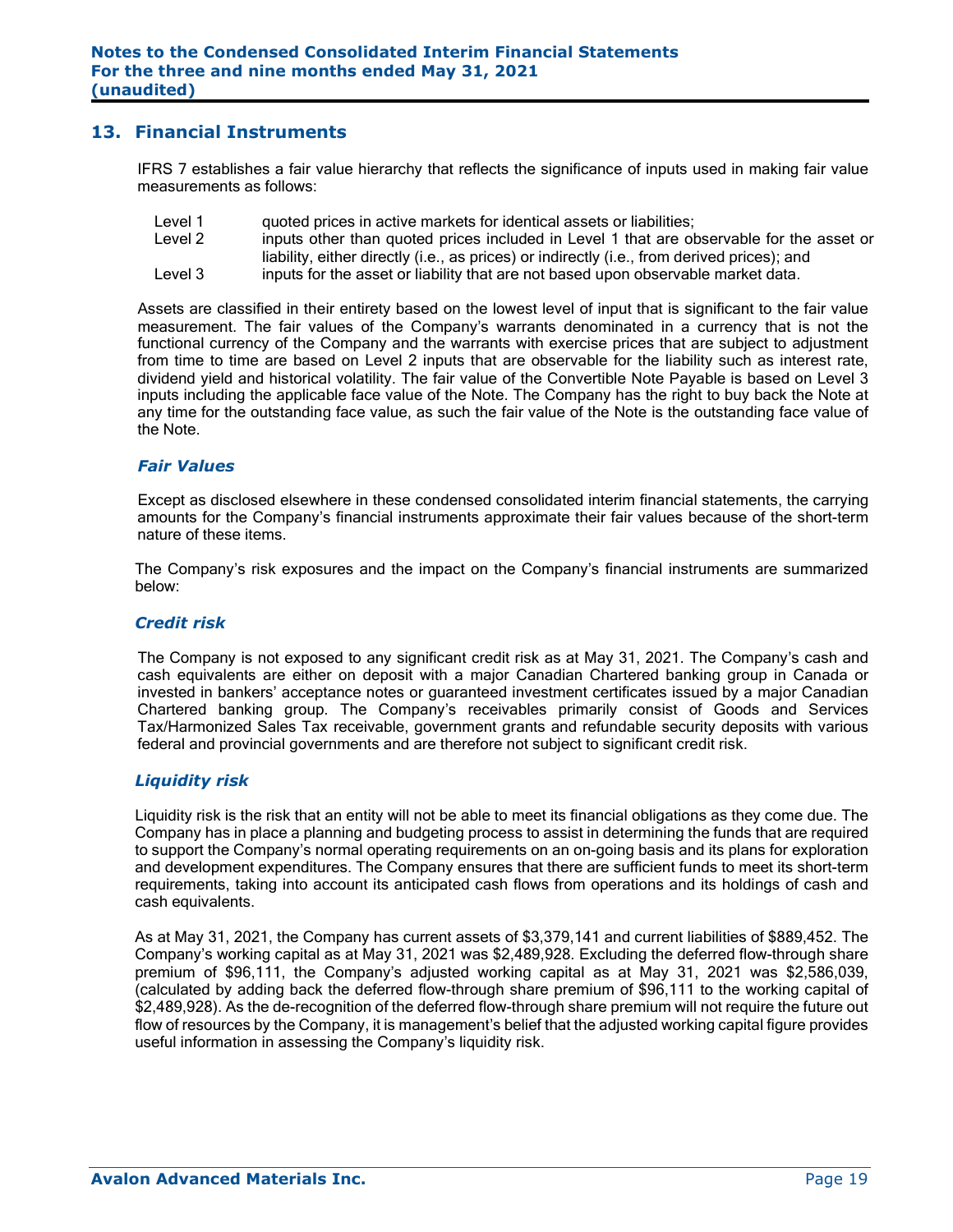## **13. Financial Instruments (continued)**

Repayments due by period as of May 31, 2021:

|                                                                      |     | Within<br>  Year       | 1-3<br>Years |      | $4 - 5$<br>Years | Over<br>5 Years |      | Total                |
|----------------------------------------------------------------------|-----|------------------------|--------------|------|------------------|-----------------|------|----------------------|
| Accounts payable and accrued liabilities<br>Convertible note payable | \$. | 603,748 \$<br>-        | 3,420,000    | - \$ | -                | - \$            | - \$ | 603,748<br>3,420,000 |
| Lease obligation                                                     |     | 222.044                | 459.986      |      | 121,847          |                 |      | 803,877              |
|                                                                      |     | 825,792 \$3,879,986 \$ |              |      | 121.847 \$       |                 |      | $-$ \$4,827,625      |

#### *Market risk*

i) Interest rate risk

The Company has cash and cash equivalents balances and it has no interest-bearing debt. The Company's current policy is to invest its excess cash in highly liquid money market investments such as bankers' acceptance notes, treasury bills and GICs. These short term money market investments are subject to interest rate fluctuations.

ii) Foreign currency risk

The Company's functional currency is the Canadian dollar. The majority of the Company's purchases are transacted in Canadian dollars. Other than the US\$ Warrants as disclosed in Note 10c, the Company had no other significant financial assets or financial liabilities denominated in foreign currencies as at May 31, 2021.

iii) Price risk

The prices of metals and minerals fluctuate widely and are affected by many factors outside of the Company's control. The prices of metals and minerals and future expectation of such prices have a significant impact on the market sentiment for investment in mining and mineral exploration companies. This in turn may impact the Company's ability to raise equity financing for its long term working capital requirements.

#### *Sensitivity analysis*

Considering the Company's budget expenditures for the balance of fiscal 2021 and its current cash and cash equivalents of \$2,711,141, with other variables held constant, sensitivity to a plus or minus 25 basis points change in interest rates would not have any significant effect on the Company's net loss for the balance of fiscal 2021.

Other than the US\$ Warrants as disclosed in Note 10c, the Company had no other significant financial assets or financial liabilities denominated in foreign currencies as at May 31, 2021, and its anticipated on-going expenditures to be transacted in US dollars for the next three month period is approximately US\$50,000. If the Canadian dollar weakens (or strengthens) 5% against the US dollar with other variables held constant, it would not have any significant effect on the Company's expenditures over a three month period.